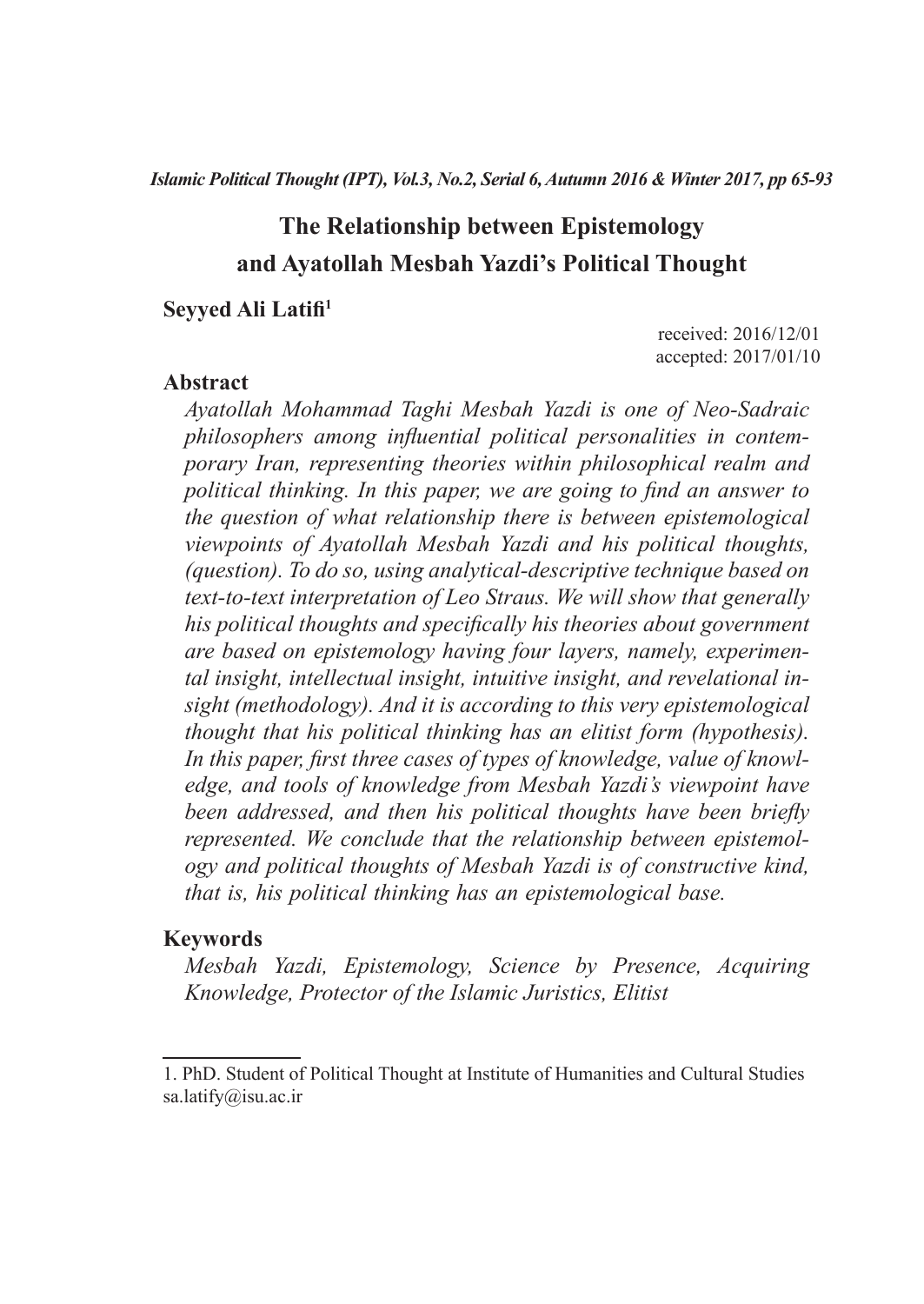#### **Introduction**

From the formation of first human societies to emergence of modern governments, the issues of organization of social-political life, and regulation of relationships between rulers and subordinates have been among the most important concerns of man; because the social institution of government is series of more or less uninterrupted relationships among individuals. Based on different perceptions of thinkers, this theme has experienced several types. From the Islamic thinkers' viewpoint also, thoughts have their own form according to religious teachings of Islam, forming political systems based on their cultural requirements. The political system formed by them have their own characteristics coming to existence very slowly and gradually, but needing to understand verbal, juridical, principled, mystical, and philosophical theories in order to know their form and structure. Here, Ayatollah Mesbah Yazdi has highly important theories in the light of his long-time reflection and working in the realms of epistemology, ontology, anthropology, and…, having a considerable share in explication and introduction of the Islamic thinking, specifically political thinking. In this paper, we will find an answer to the question of what type of relationship there is between epistemology and Ayatollah Mesbah Yazdi's political thoughts. Our main hypothesis says that the relationship between epistemology and Ayatollah Mesbah Yazdi is of constructive type and this perceptional system has caused his political thoughts to be elitist. We believe epistemological themes are so influential that they can be considered as the origin of many diversities and disputes in political thinking in a way that some theoretical differences among political scientists start with disa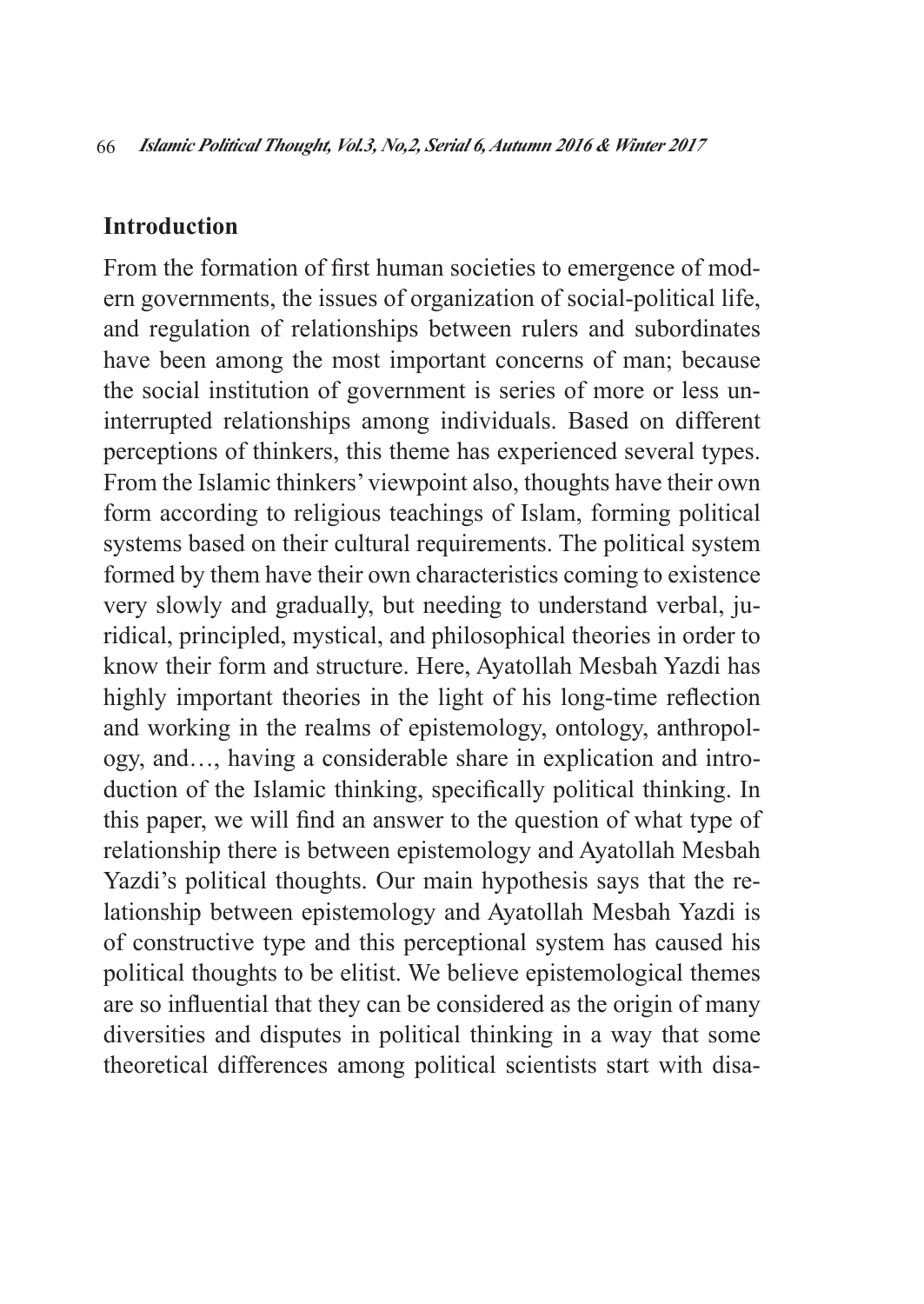greement on epistemological debates. For this reason, the focus of this research will be on epistemological discussions and political thoughts while other discussions will be considered as lateral and subordinate. That is why in order to find this relationship, we will employ the descriptive-analytical technique based on text-to-text interpretation of Leo Straus.

#### **Conceptual and Theoretical Framework**

Theoretical framework is like a window through which the researcher is looking at his viewpoint. In fact, it is a basis according to which the researcher thinks about the relationships existing among the important factors forming a problem. The suggested model to analyze thoughts generally, and Mesbah Yazdi's thoughts specifically, [as a case study] says that in order to understand thoughts, they should be analyzed according to their philosophical and intellectual bases. In fact, political thoughts should be analyzed and discussed according to epistemological, ontological, and anthropological bases. This theoretical framework has been created based on this presumption that the structure of political thoughts of an individual is not separated from his look at knowledge, ontology, and anthropology. It means that political thoughts of any individual will be under the influence of his look at three above-mentioned elements, and any thinker's perception of those themes will emerge in his political thoughts. For this reason we believe that the precise analysis of any thinking is conducted only when the impact and relationship of those three elements to the political thoughts are clearly explored. The comprehensive analysis is obtained by gathering those themes and political thoughts in a place. Of course it should be noted that those three elements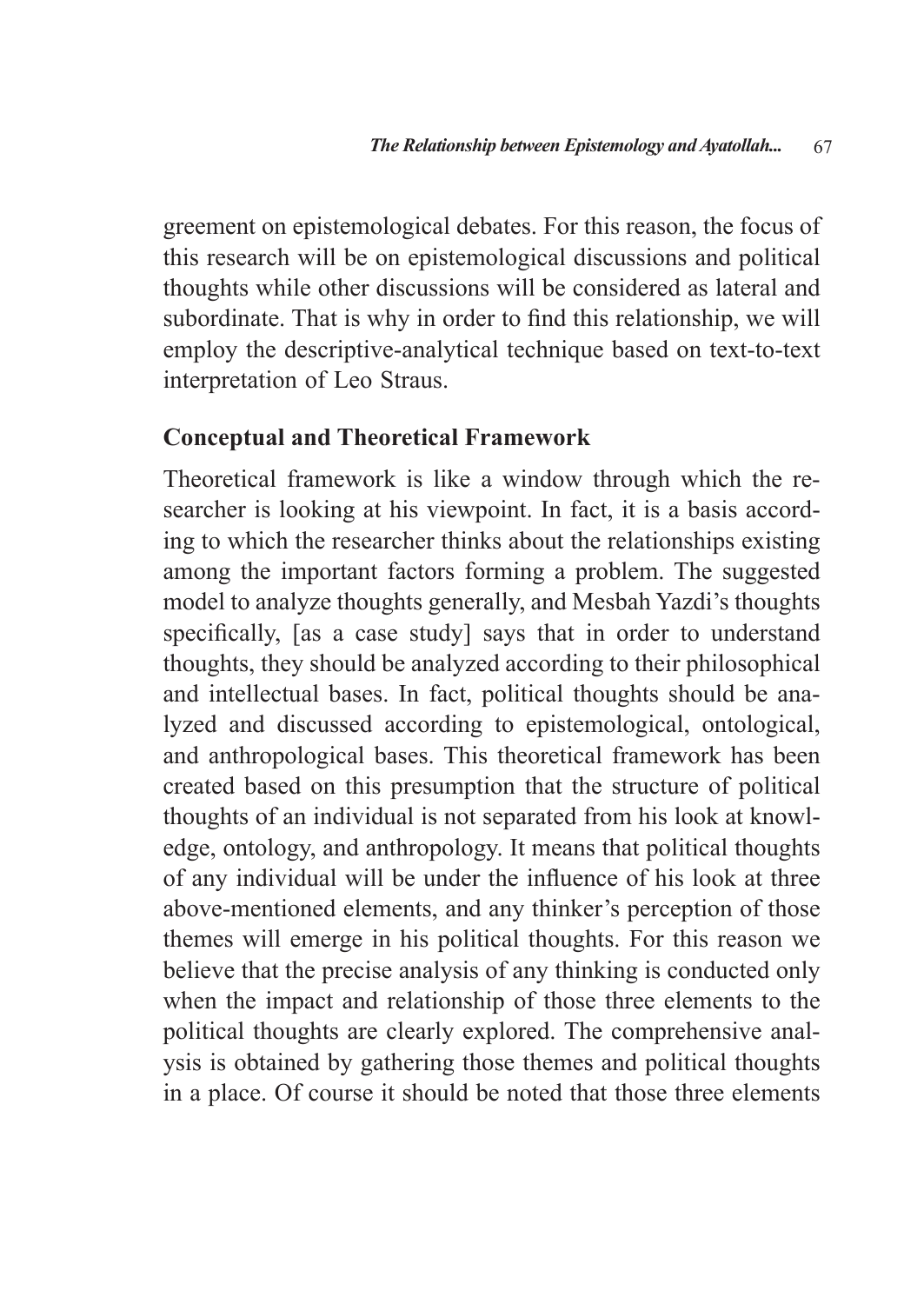are not equally important in all thinkers, rather for each of them some dimension may be more important. Another point is that, the above-mentioned theoretical model can usually analyze only the political philosophical realm, without having any use in political canon law scope.

## **Epistemological Bases**

Among the most important intellectual bases of a thinker is his epistemological base. Epistemology expresses the manner of his attitude toward knowledge and its tools, correctness or incorrectness, absolute or non-absolute, how to achieve the truth by cognition, and… (Jamshidi, 1388: 119). Although epistemology has a long background in philosophical thinking, its difference from ontology and self-knowledge was established in  $19<sup>th</sup>$  century first under the title of "epistemology" and later with the name of "theory of knowledge". For this reason, thoughts belonging to earlier ages were always under the shadow of ontology and self-knowledge. Neo-Sadraic philosophy is not an exception of this rule. That is why in that philosophy, usually, the ontological principles of knowledge are first addressed and then knowledge itself receives attention. Here it should be noted that there is controversy about the priority of epistemology to ontology. At first glance the priority of epistemology to ontology seems evident, although this knowledge itself reaps some profit from existence. According to present systems of epistemology, epistemologists and philosophers establish their theories upon one of the following approaches:

- o epistemology based on the Islamic philosophy;
- o modern epistemology;
- o epistemology based on analytical philosophical approach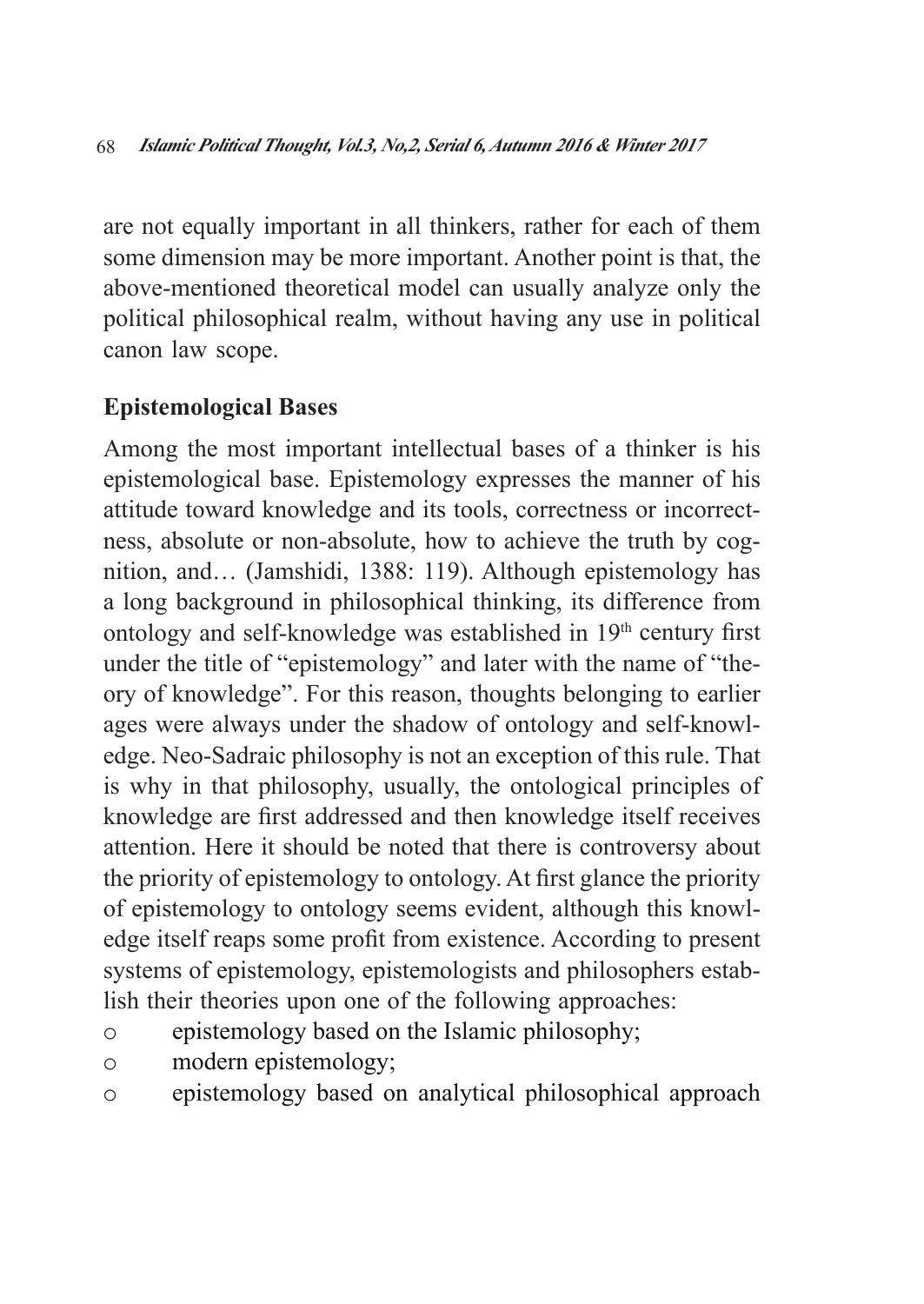(contemporary epistemology);

o epistemology based on European philosophy; and

o denial of possibility of epistemology (Hosseinzadeh, 1386: 11).

Ayatollah Mesbah Yazdi is among Islamic philosophers whose epistemological tendency is based on traditional Islamic philosophy, specifically the philosophy of Molla Sadra. In this paper, we are going to explicate his viewpoint on the topic. As dealing with all aspects of epistemology will be too long and out of the capacity of this research, here we will point only to some important elements of epistemology such as type of knowledge, tools of knowledge, and the value of knowledge from Ayatollah Mesbah Yazdi's viewpoint.

## **The Meaning of Knowledge**

Knowledge is among most evident concepts and basically impossible to define; because there is no concept clearer than it to introduce it. Accordingly wherever there is a definition of science and knowledge in logic or philosophy books, it is not a real definition, rather it is an attempt to introduce an instance, that is achievement of appearance of something in the mind, "or the theory of the definer about some ontological cases related to it, that is "appearance of an object to an abstract creature" whereby to express its idea about abstraction of science, (Mesbah Yazdi, 1383 a, Vol. 1: 152).

According to the description given above for "knowledge", epistemology can be defined a as science that discusses human insights, and evaluation of types of them, as well as identification of criteria of their correctness or incorrectness, (Mesbah Yazdi, 1383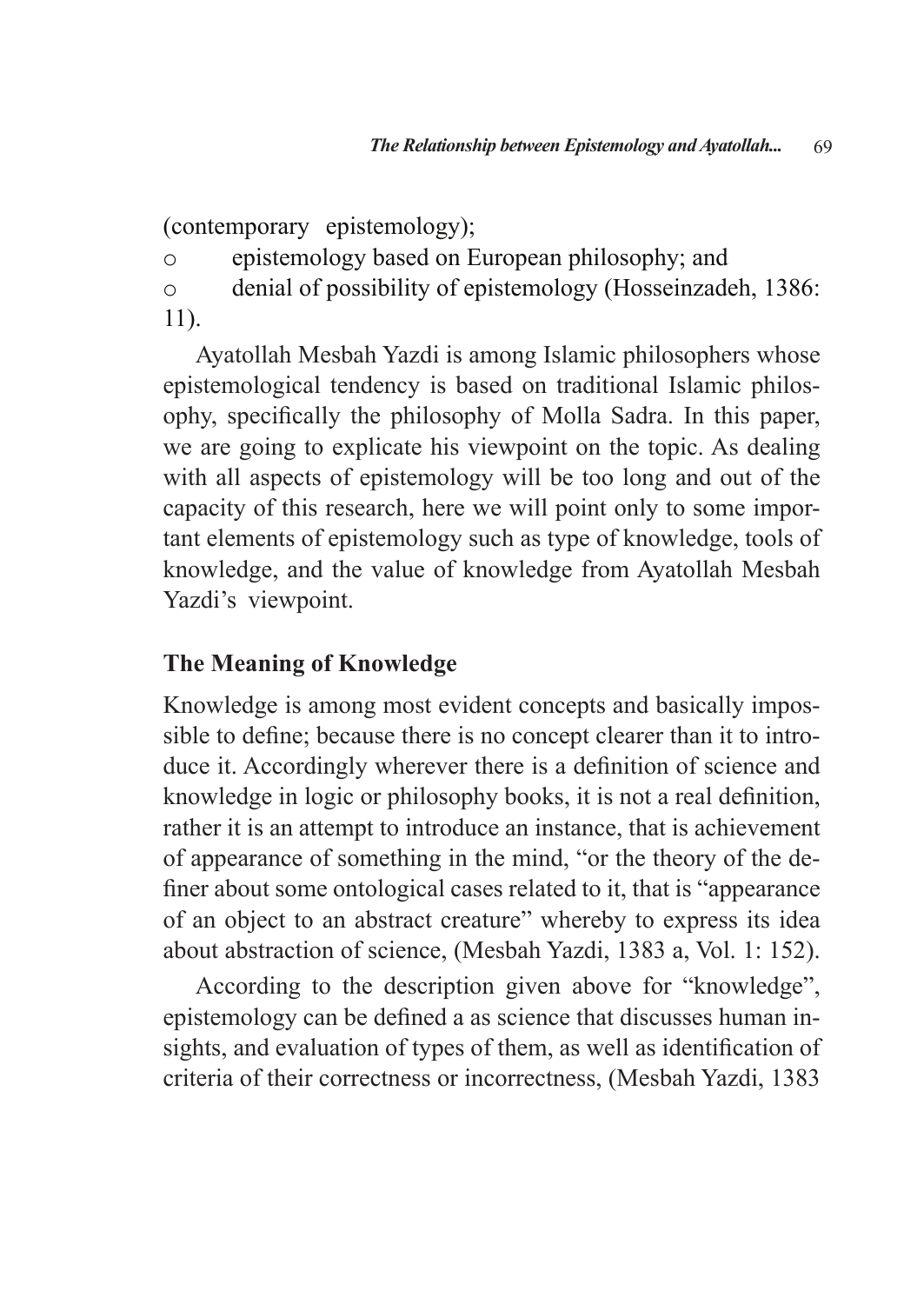a, Vol. 1: 147). Therefore, the factor leading to pay attention to this science was the issue of finding out errors of human senses and insufficiency of tools of knowledge to represent external realities. (Mesbah Yazdi, 1383 a. Vol. 1: 147).

### **Possibility of Recognition**

Within this science, possibility and realization of recognition is evident, needing no proof or principles whose aspects can be expressed only based on primary axioms, (Mesbah Yazdi, 1383 b, Vol. 1: 166). Those axioms are rational ones that form the base of philosophical arguments and absolutely not fallible. Therefore, the possibility of occurrence of knowledge is not deniable for any wise person whose mind is not full of doubts. Meanwhile, the title of absolute denial of knowledge is given to such philosophical schools as sophism, skepticism, and agnosticism; because some individuals suffer from serious mental obsession that is a kind of mental disease, (Mesbah Yazdi, 1383 a, Vol. 1: 160-161). These types of people ignore that no one can doubt himself as doubter, the existence of doubt, the existence of perceptual power as well as his mental shapes and mental conditions (Mesbah Yazdi, 1383 a, Vol. 1: 162). The existence of *me* as an aware and doubting person is clear and undeniable having priority to the existence of doubt, (Mesbah Yazdi, 1383 a, Vol. 1: 171). Meanwhile, correctness or incorrectness of sensual feelings and non-evident intellectual (theoretical) feelings are determined based on intellectual evident feelings and occurrence of mistake in them doesn't lead to spread of error to other intellectual evident feelings (Mesbah Yazdi, 1383 a, Vol. 1: 165), therefore doubt in all affairs is impossible and we are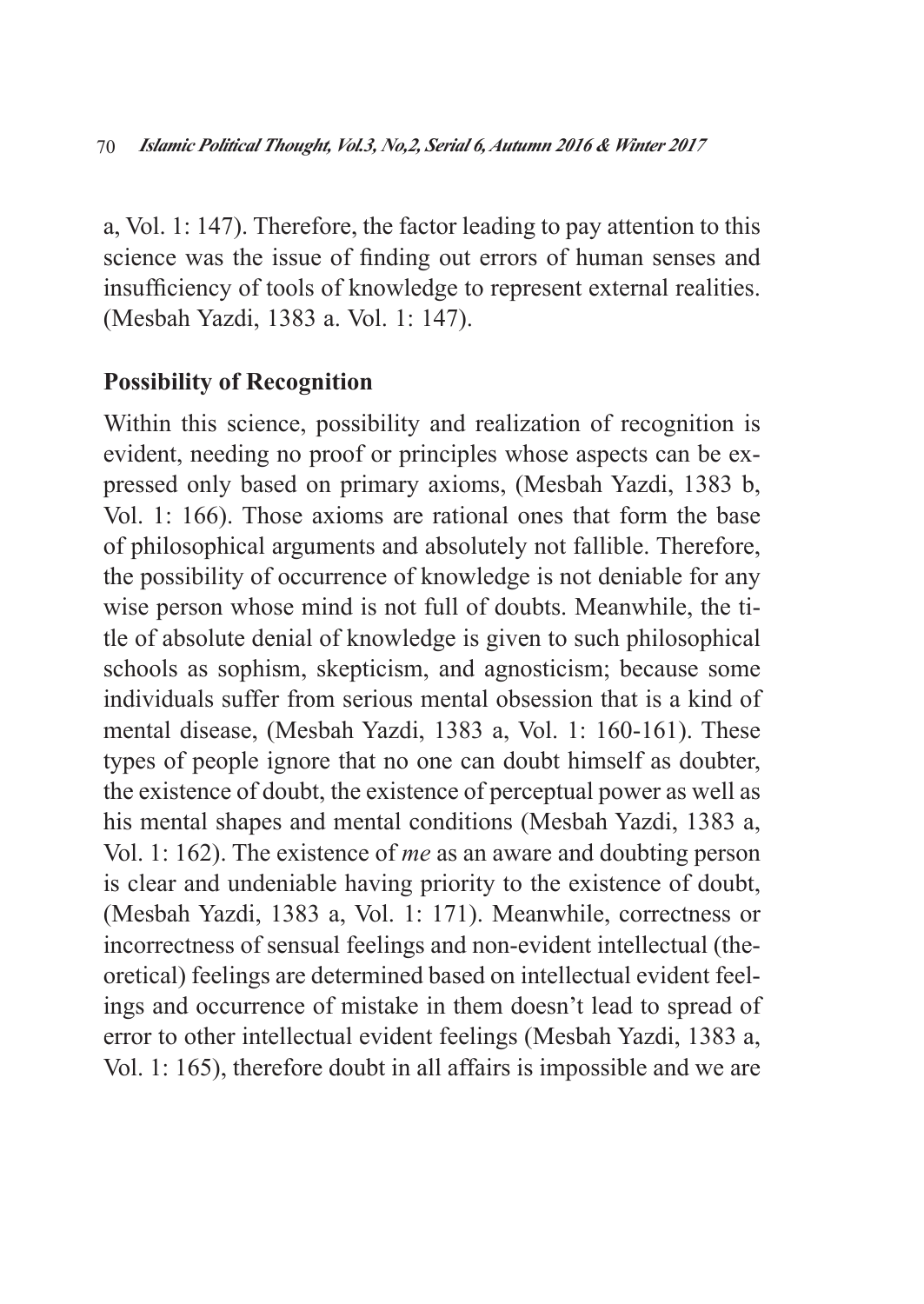apt to accept some of them as realities. Agreement on this base, opens the path to enter the scientific discussions; because lack of decisive knowledge destroys the base of science and insight, and prevents social realities from transmitting to the society and formation of political thoughts.

In an intellectual classification, science can be considered as something between proof and negation in such a way that either it belongs to the essence of matters without a mediator, and individuals become aware of their existence, or individuals receive them through their form and mental meaning. The first type is called "science by presence" while the second type is called "acquiring knowledge", (Mesbah Yazdi, 1383 a, Vol. 1: 171-172). In science by presence as the most complete instance of "presence of the ascertain to the knower", the individual's ego, or the thinker himself obtains awareness of his own existence not through sensing and experiencing or mental concepts, rather by internal intuition, (Mesbah Yazdi, 1383 a, Vol. 1: 172). Awareness of an individual of his own existence, carnal power, cognitive power, and actions without a mediator from the ego are instances of science by presence, and no error can enter them (Mesbah Yazdi, 1383 a, Vol. 1: 173-174). Awareness of mental form and concepts is among other instances of science by presence that is considered as acquiring science because of visibility of external objects and persons, but the ego receives it by presence and without any mediator (Mesbah Yazdi, 1383 a, Vol. 1: 174).

Meanwhile, in some cases, sometimes our mind receives mental interpretations in addition to science by presence as acquiring knowledge mixed with science by presence. Such cases that of-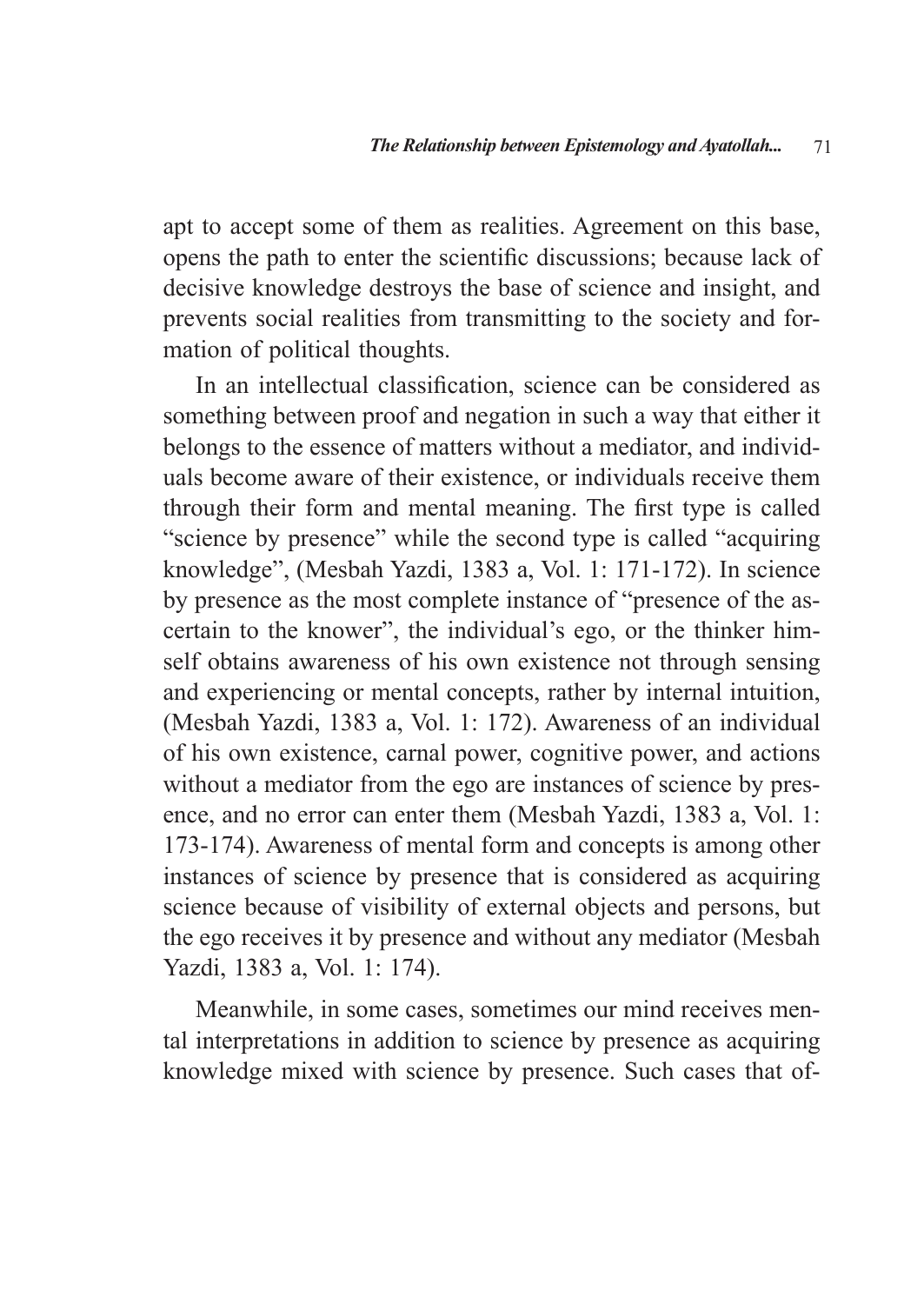ten occur in sensual conditions and mystical explorations lead to spread of error to science by presence simultaneous with acquiring knowledge. Therefore, it is necessary to be careful about science by presence and separate it from mental interpretations in order to avoid deviation, (Mesbah Yazdi, 1383 a, Vol. 1: 176). Limitation of science by presence causes us to need to examine acquiring knowledge and its types, unless we won't have any way to find out realities among acquiring types of knowledge, and we won't be able to accept any absolute theory within any science and even primary evidence and conscience-related cases will lose their certainty and necessity, (Mesbah Yazdi, 1383 a, Vol. 1: 184). In liberal arts, legal and moral concepts (value concepts) are among validity instances that are considered as both, consequents of affairs, and origins of affairs. In other words, any moral or legal case includes such concepts as must, mustn't, and their substitute terms such as *forbidden* and *required*. Those concepts form the consequents of affairs, while such concepts as fairness, injustice, and… that form the subjects of moral, and moral cases are usually taken from philosophical and substantive concepts. Although these concepts are subordinates of conditions and agreements, they are considered as symbols for real and non-agreed-upon cases and form real relationships among individuals, their results, their interests, and… (Mesbah Yazdi, 1383 a. Vol. 1: 201-207).

## **The Starting Point of Knowledge**

For Ayatollah Mesbah Yazdi the starting point of knowledge is different from that of European and Anglo Saxonical philosophy. In fact, he neither believes in the validity of senses in formation of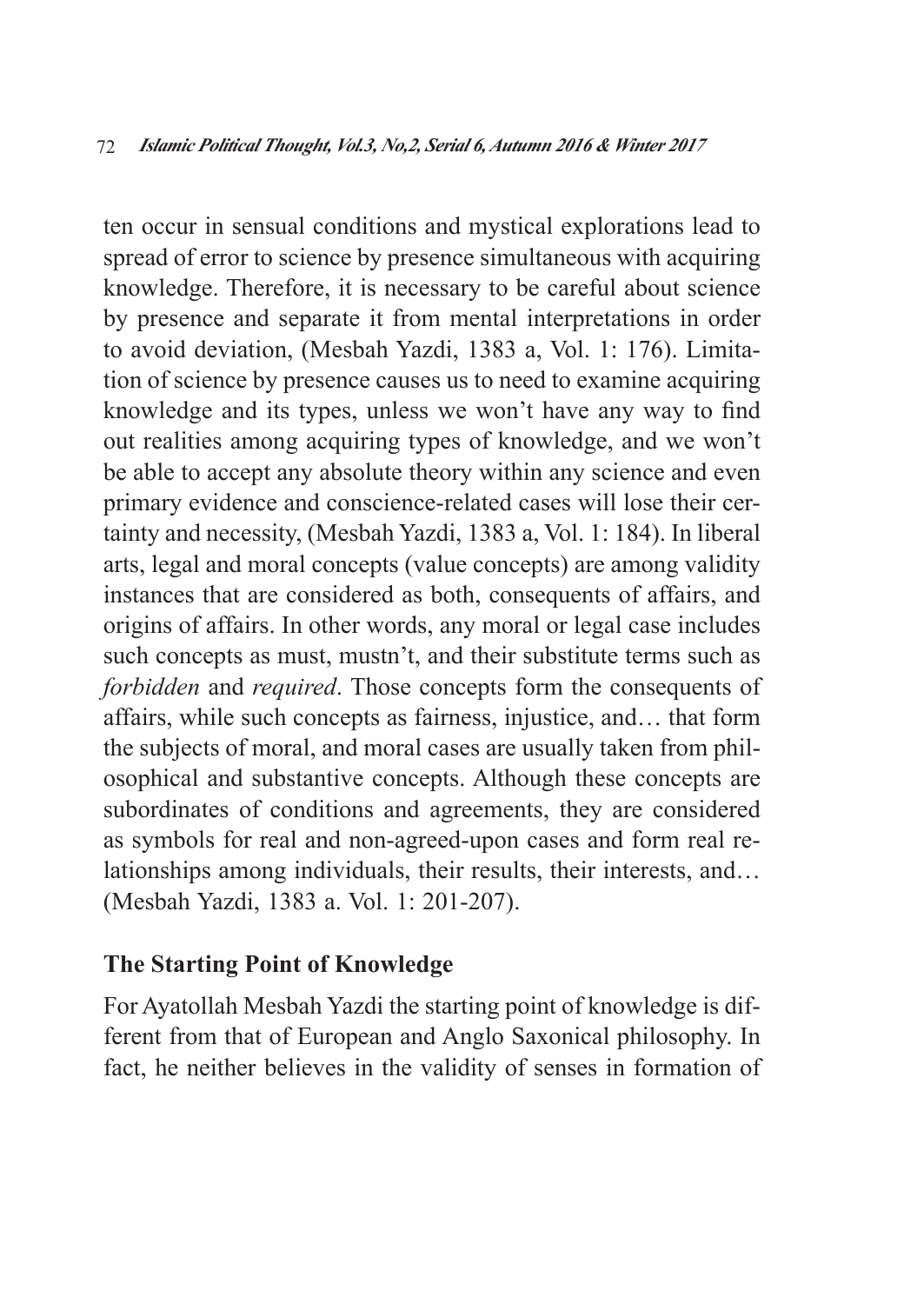all imaginations and confirmations, nor believes that, wisdom, by itself, receives all imaginations and confirmations without the help of senses. In this attitude, the validity of wisdom has its own place both, in imaginations and confirmations. All general concepts that wisdom plays an important role in formation of them always depend on other partial and individual understandings coming from sensation or science by presence. Thus, it is not agreeable that wisdom has specific concepts from the beginning of its existence, or after a while, it becomes able to understand them without the impact of any other factor, (Mesbah Yazdi, 1383 a, Vol. 1: 216 and 225), because cognitive features, as abstract entities are not able to change from sensory perception to intellectual perception, and philosophical concepts also are not obtained from abstraction and generalization of sensory perception, (Mesbah Yazdi, 1383 a, Vol. 1: 226). In initial truisms, and conscience-related objects, wisdom plays a role and experience is not required with the difference that in initial truisms contrary to conscience-related objects, experience plays the role to imagine the concept, while in conscience-related objects imaginative concepts come from science by presence, (Mesbah Yazdi, 1383 a, Vol. 1: 238-239). Therefore, only subjects that contain external palpable phenomena and their qualitative need sensory experience as sine qua non, not sufficient condition; because absolute conclusion of external palpable phenomena needs intellectual proof, (Mesbah Yazdi, 1383 a, Vol. 1: 240). Therefore, absolute matters do not need sensory experience, and this clarifies the invalidity of positivism.

#### **Value of Knowledge**

After expressing the possibility of knowledge and that we cannot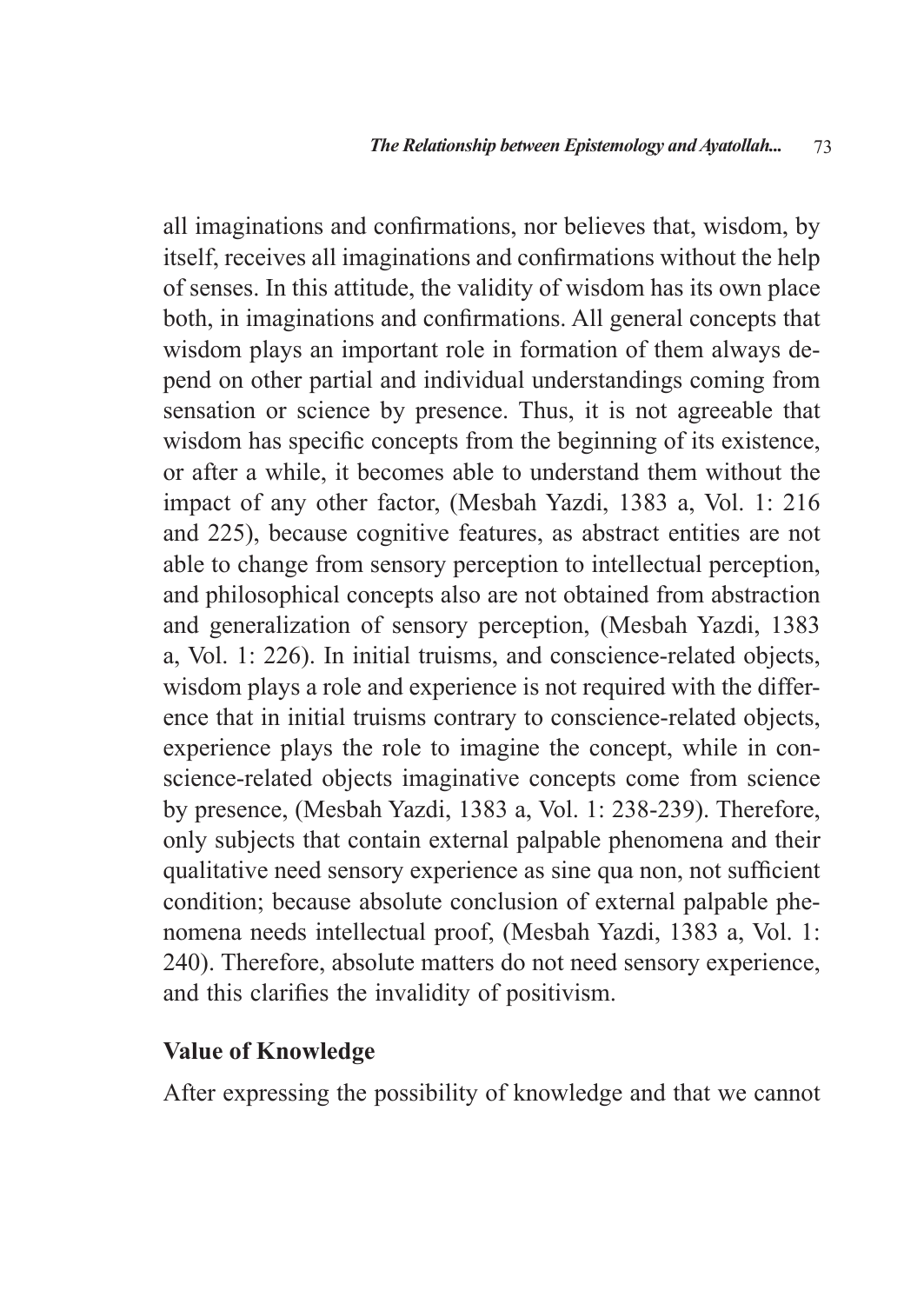doubt all affairs, another question comes to the mind about how we can find out which knowledge and certainty is in conformity with the truth. In other words, the major question in epistemology is to determine the realm of human knowledge, identify the instrument to achieve absolute knowledge and perception in conformity with the truth, (Mesbah Yazdi, "Epistemology" pamphlet No 1-2-10: 1). The secret of fallibility and non-fallibility of science also is clarified when there is a mediator between the knower and the object of knowledge. In other words the knowledge that has ability of being true - in conformity with the truth – and being untrue – in disconformity with the truth – is the very acquiring knowledge, and when the science by presence is described as the truth, it means the inherent negation of error about it, (Mesbah Yazdi, 1383 a, Vol. 1: 179 and 247). Therefore, if we consider knowledge with the meaning of exploration and conformity as both, knowledge by presence and acquiring knowledge, it should be claimed that whatever is called knowledge by presence is generally in conformity with the truth and disconformity with the truth is impossible about it, while that class of acquiring knowledge that is obtained without mediation of science by presence, such as initial truisms and conscience-related cases and… are completely in conformity with reality and have absolute validity, because they the immediate reflection of those sciences by presence, but other acquiring sciences are explored in different stages. This group of sciences are explored more completely if they are closer to truisms, and the probability of error in them is less. But if one matter is concluded from initial truisms through several mediators, some errors may occur, ("Relationship between Science and Religion", Mesbah Yazdi, 1392).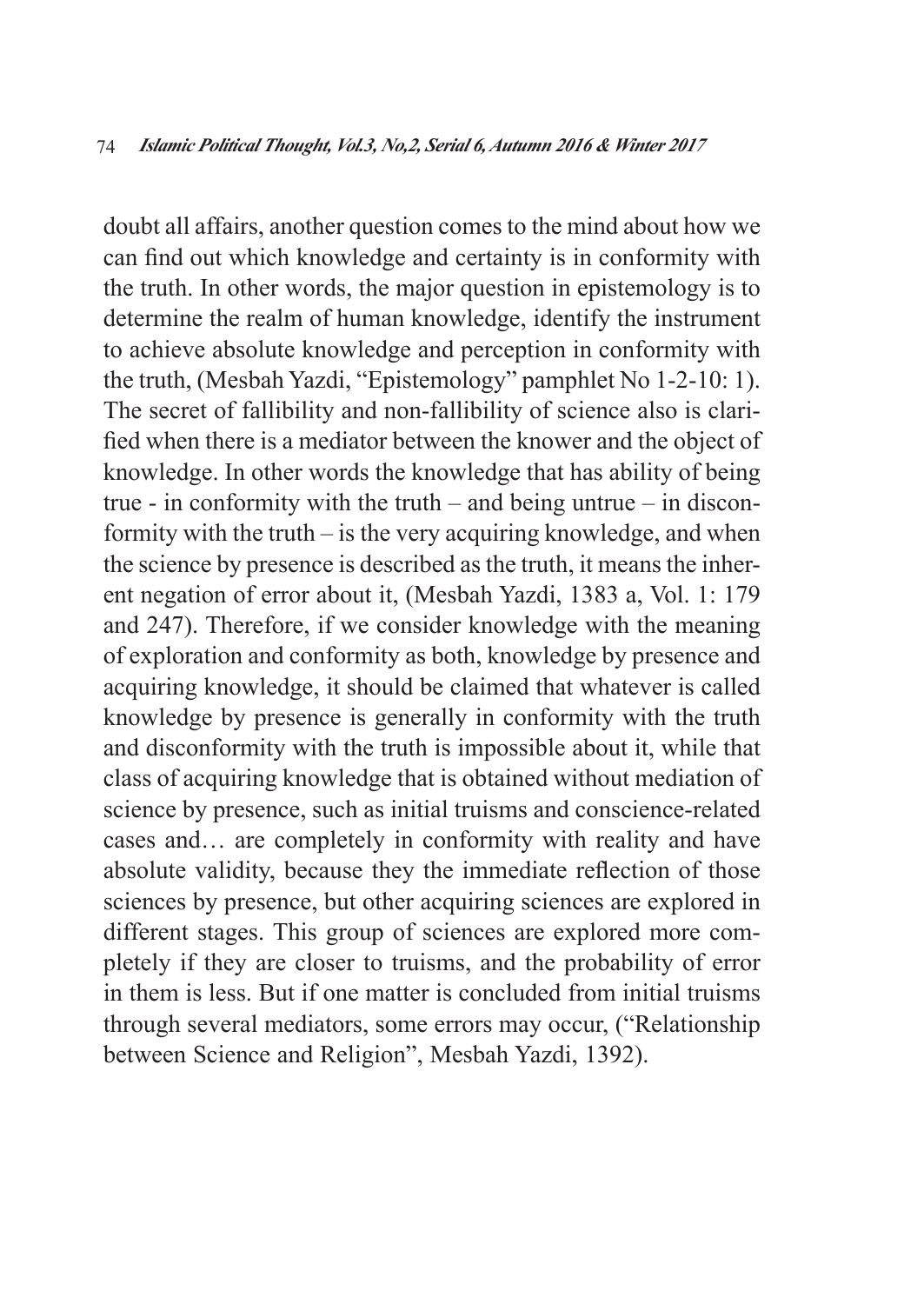#### **Tools and Kinds of Knowledge**

Knowledge tools are tools (inside or outside of human body) that make knowing easy for man. For this reason, man has several ways and tools to achieve knowledge such as senses, wisdom, intuition, exploration, and revelation, (Hoseinzadeh, 1385: 37). Here, we are going to study each of the above-mentioned tools from Mesbah Yazdi's viewpoint:

He believes that there are four groups of tools and human knowledge as follows:

### *1) Experimental and scientifical (sensory) knowledge:*

This kind of knowledge is obtained with the help of sensory organs. Of course wisdom also plays role in deduction and generalization of sensory knowledge, (Mesbah Yazdi, 1384: 35).

## *2) Intellectual knowledge:*

This type of knowledge is formed by abstract concepts and the major role is played by wisdom to obtain it. Of course sometimes comparison also becomes necessary. The scope of this knowledge includes logic, philosophy and mathematics, (Mesbah Yazdi, 1384: 36). Therefore, there is no border between wisdom and religion, rather some part returns to wisdom and another part to religion. In fact, wisdom acts as a lamp whose light helps us to find out God's satisfaction, and what is explored here with the help of wisdom is a religious case (Mesbah Yazdi, 1391 b: 63).

## *3) Intuitional knowledge:*

Intuitional knowledge contrary to all types mentioned above, is achieved without mediation and has no place for error, (Mesbah Yazdi, 1384: 36). Intuition is a personal way which is neither prov-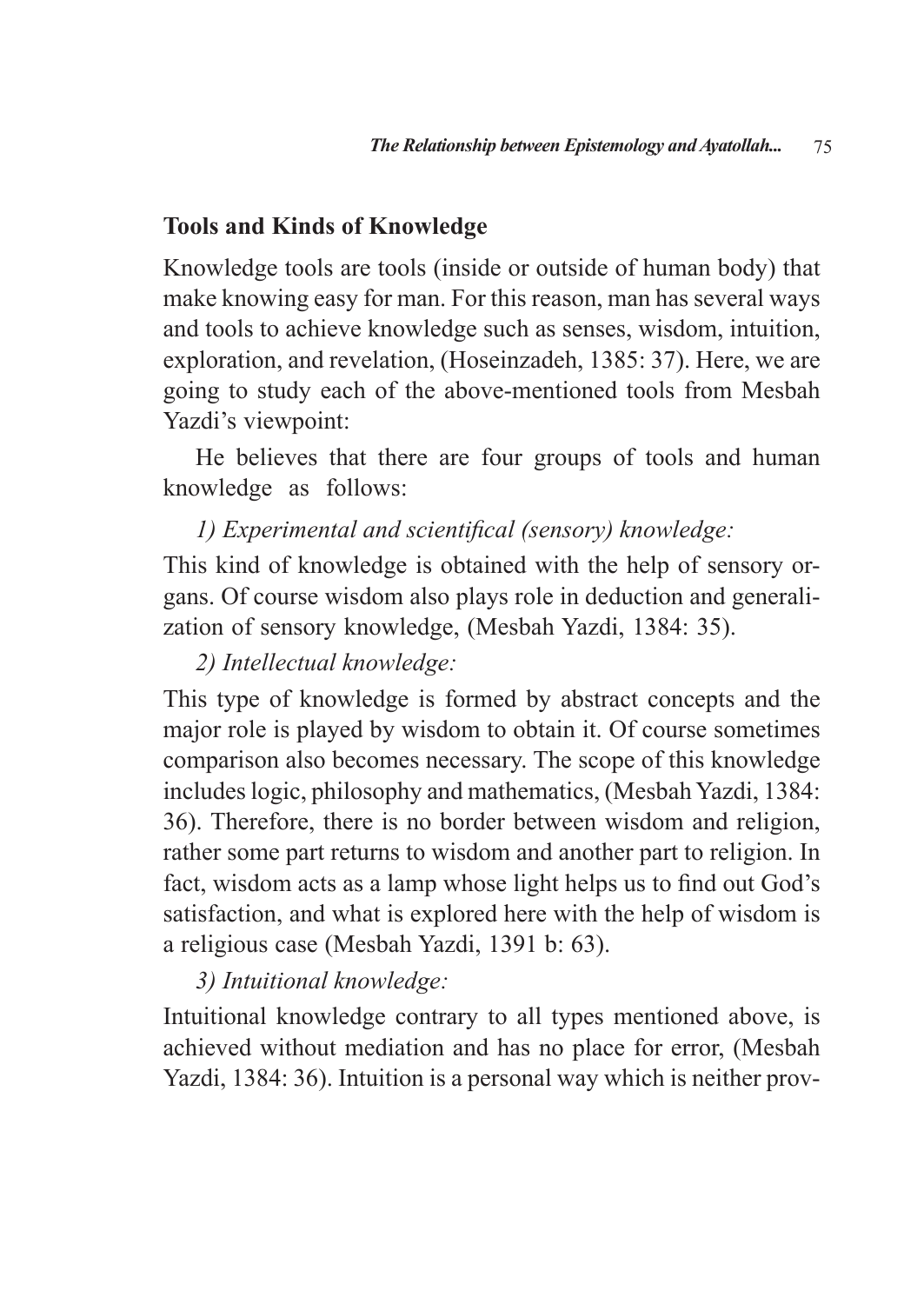able, nor accessible to all people. If someone intuits Allah, it is a proof for himself and he cannot represent it to others. For this reason, this type of knowledge cannot be used to give political theories.

#### *4) Relevational knowledge:*

This type of knowledge has a secondary state and is achieved based on a previous knowledge (authentic resource) or authority by taking information from "an honest reporter". Matters coming from different religions are of this type, the followers of which show trust in them even more strongly than their own experiences that they have obtained through sensory organs, (Mesbah Yazdi, 1384: 36). Some part of religion should be proved with the help of wisdom while the other part is provable to us through citation. Of course, prophets achieve it through science by presence and relevation, while for us it should be cited for example about the manner of prophet's saying prayers so that we also follow it. Therefore, here, neither intellectual method, nor experimental method can be used, rather, only historical method and citation are useful, ("Relationship between Science and Religion"). Generally, the stages of epistemological tools from Mesbah Yazdi's viewpoint can be represented as the following:

He believes that sensory cognition is the lowest type of knowledge which is related to the world of nature and not more than it. Then is the intellectual knowledge as the instrument used in logic, philosophy, and mathematics. The next stage is the intuitional knowledge which can be obtained through edification and austerity. Of course it is a step lower than relevational knowledge, and higher than all these stages is the relevational stage that comes to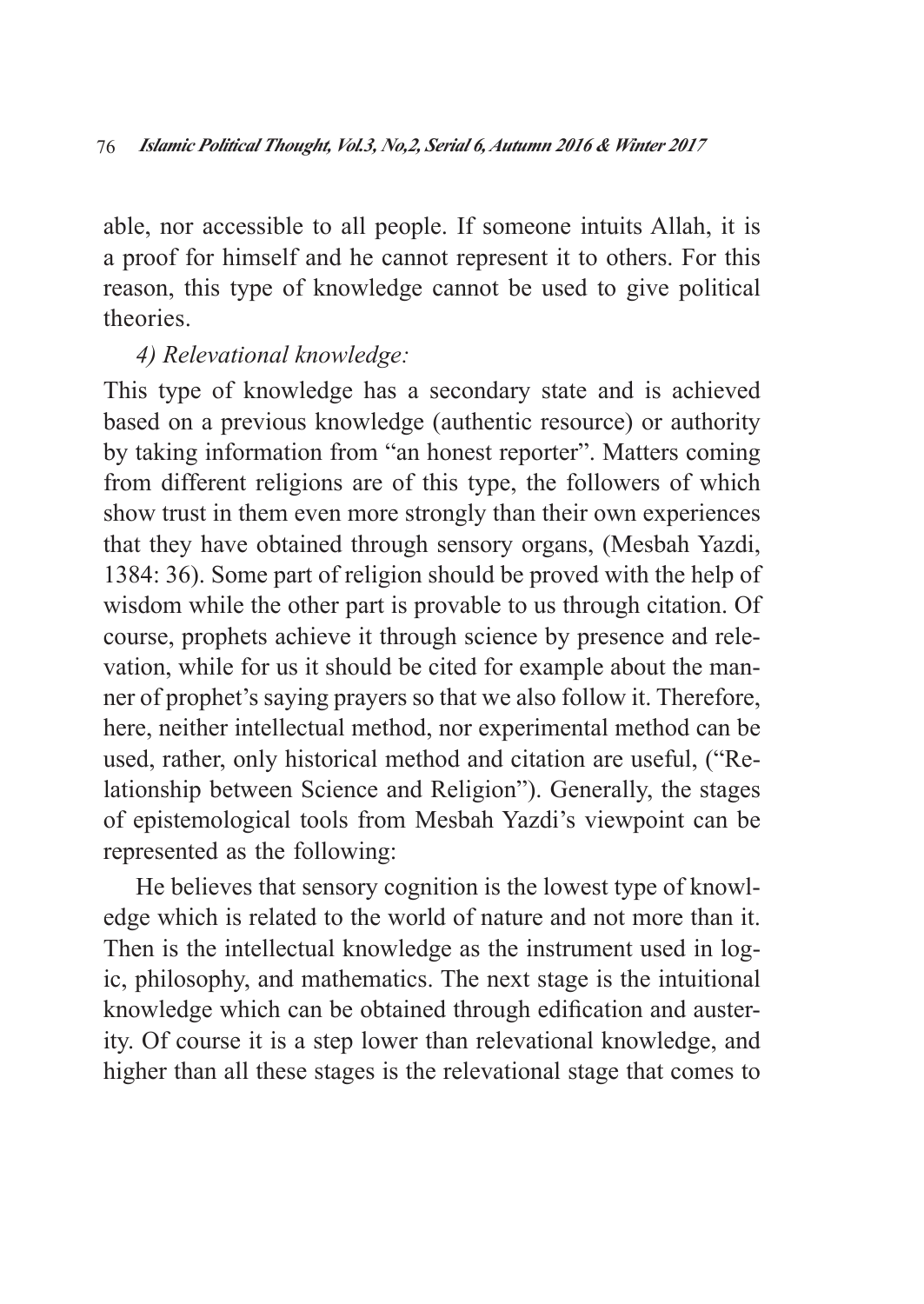prophets by angels. The reason why this type of knowledge is the most important is that it enters the heart of prophets from the side of Allah and it is unmistakable because prophets receive it through science by presence. The following shows stages of knowledge as mentioned above:



Knowledge stages according to viewpoint of Mesbah Yazdi

#### **Political Thoughts**

In Ayatollah Mesbah Yazdi's belief, the value of discussion and study of epistemology is not limited only to eliminate ignorance or to satisfy man's curiosity or to achieve his personal or moral goals in life, rather, it plays an important role in political cases, (Mesbah Yazdi, 1379: 15), for epistemological science is an important principle to make man's life targeted and to help man achieve perfection and prosperity, (Mesbah Yazdi, 1384: 135), so that the more man understands his own dependence, the more his science by presence becomes clear and deep. In this way finally he becomes familiar with his own abstract existence and finds out that he is some creature other than his body, and his body is like clothes for his ego or like a low stage of his existence. It is in this stage that he finds himself as a freeloader, dependent of God. In fact, the more he understands his dependent on God, the more he knows Allah, "He who knows himself, in fact knows his God" (Mesbah Yazdi, 1391 a, Vol. 2: 91). Therefore, the originality of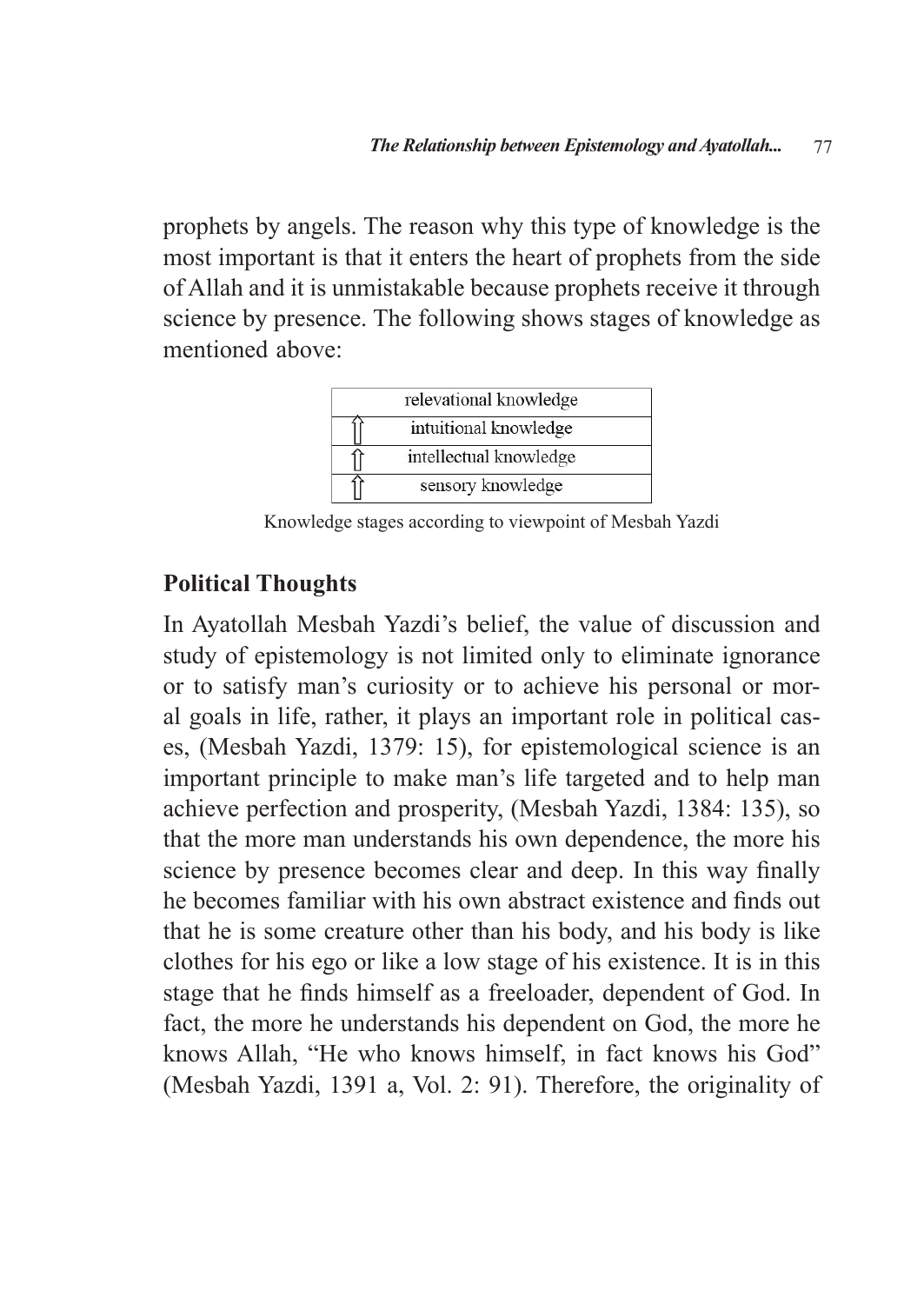God and dependence of man, guardianship of innocent Imams and permanent presence of God's proof during the history comes from the heart of science by presence. Accordingly, Ayatollah Mesbah's historical philosophy which is of reasoning-based type becomes to existence; because perfect man is the person who reaches the highest point of monotheism stage, (Mesbah Yazdi, 138: 214).

Meanwhile, acceptance of possibility of achieving certainty and transition from skepticism in his intellectual system contributes to opening of different knowledge layers for theorization in politics, so that in addition to historical experiences of man as experimental culture, he uses intellectual and relevational culture in several forms. In this part of the research, we are going to show how his political thoughts have been precisely based on his epistemology.

#### **Necessity of Human Society and Government**

According to common sense, social life is necessary for man, because the goal of Creation is a chieved when human has social life based on cooperation and help of each other. Therefore, man's social life is not like that of honey bees and termites which is based on instinct and without conscience goals, rather, it is selective and intellectual, (Mesbah Yazdi, 1391 a, Vol. 3: 93-96). Of course, social life, firstly is not considered as absolute value rather it is relative, and its identity, depends on conditions and intention of individuals (Mesbah Yazdi, 1391 a, Vol. 3: 24-26), and secondly, has an instrumental place. Even during the highest stage of the society which will be formed at the time of Imam Zaman (P.b.u.h.), social life is not an absolute value; rather, the formation of society is a means to prepare the grounds of spiritual growth of individuals.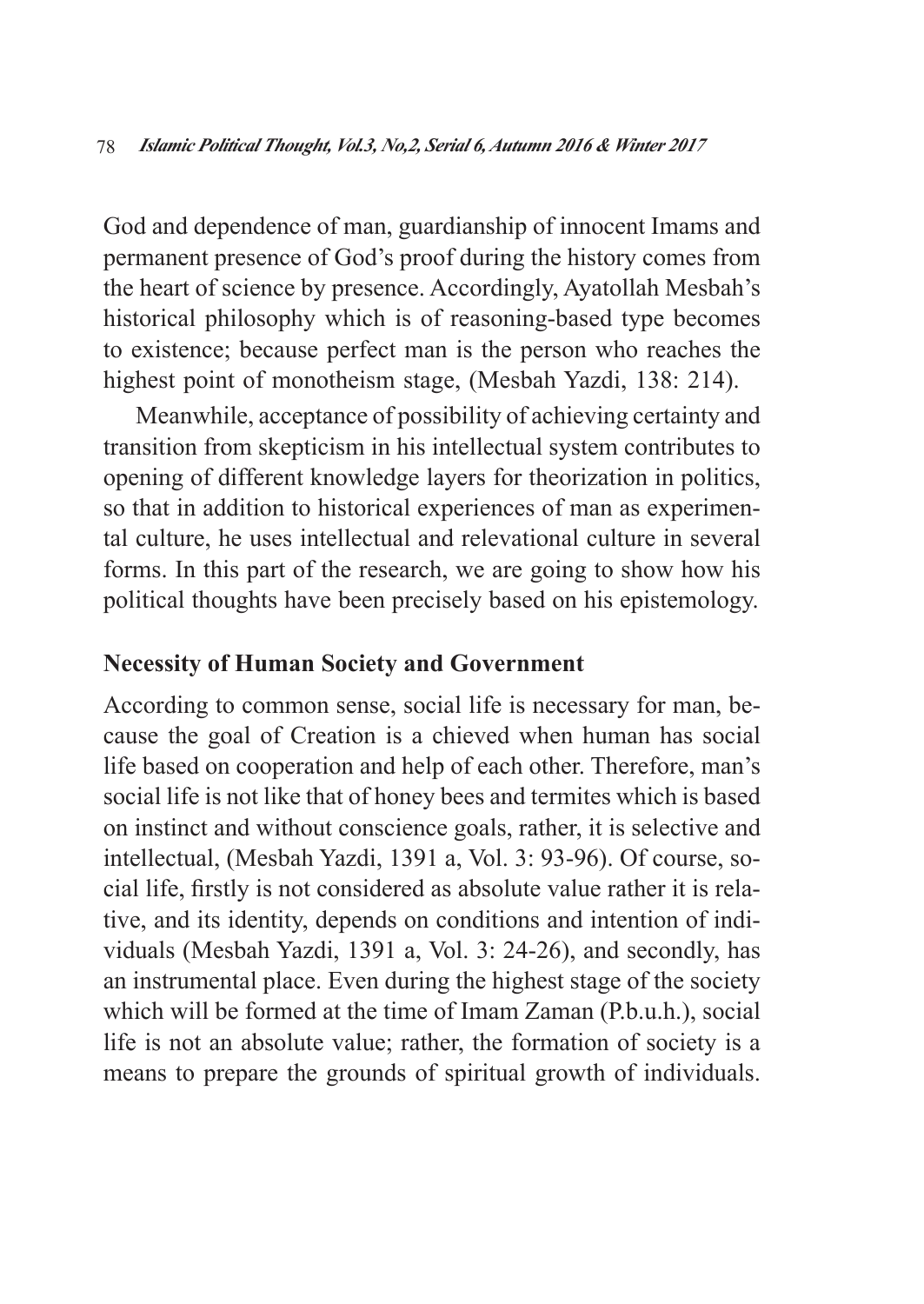Therefore, in the Islamic perspective sociability is considered at the highest level of ideality while, in some cases unsociability is regarded as better than sociability, and individuals are encouraged to migration, isolation and separation from society (Mesbah Yazdi, 1390: 307). According to Mesbah Yazdi, it is necessary to have enough guarantee to enact social rules so that people's rights are not disregarded and complete grounds are prepared for spiritual and material growth of people, or else the mere writing of rules on a piece of paper and passage of them in the parliament do not meet the needs of the society. In other words, rules by themselves, do not solve any problem; they need somebody to enact them across the society. Therefore, the existence of the law is essential, and beside it we need an institution under the title of *government* to guarantee the enactment of the law, (Mesbah Yazdi, 131 c: 191).

#### **Necessity of the Government of Allah**

From Ayatollah Mesbah Yazdi's perspective, according to relevational culture which is higher than experimental and intellectual knowledge, in Islam, man is not considered as legislator and all monotheist individuals should know that there is no Creator except God who manages the universe. In fact all of us are servants of Allah and based on this principle the right of dictating belongs only to God, (Mesbah Yazdi, 1387: 38-39). Accordingly the administration of God's recommendments is not in the realm of man's intentions and if someday the majority of people didn't like God's orders or didn't want to obey them even is such a case, the Islamic leader should enact the orders of God; because he has the duty to enact them from the side of Allah, (Mesbah Yazdi, 1382: 241). Of course, the monopoly of legislature to Allah doesn't mean as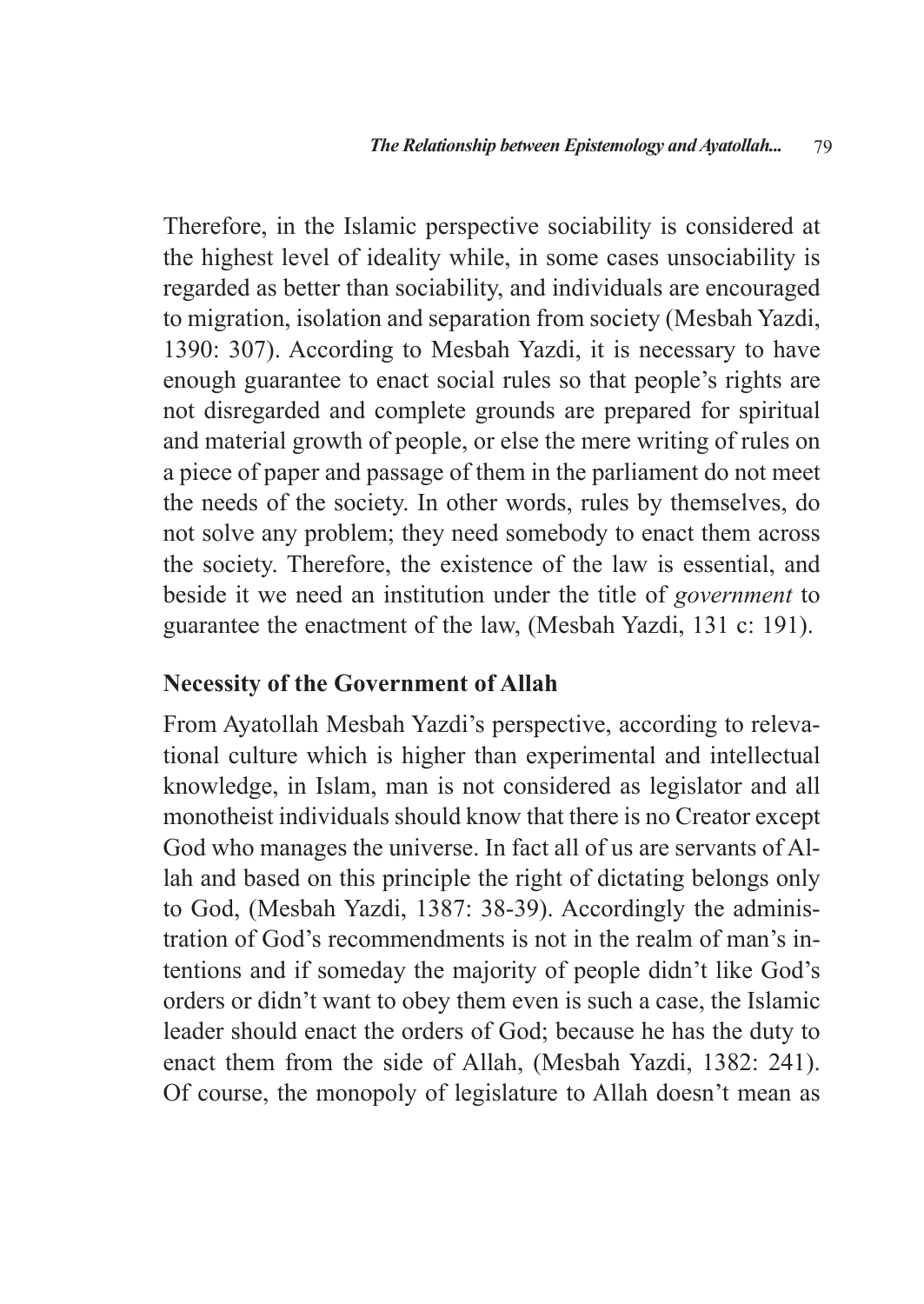divestment of legislature from man, and God gives the authority of making laws in some parts (Mesbah Yazdi, 1391, Vol 2: 109). In that case the laws are valid only when they refer to God's laws. Within this hierarchy which is based on relevational and intellectual cultures, the laws made by God, have inherent validity and is in the highest place. In the second rank there are some changing laws legislated by the holy Prophet with the permission of Allah. For this reason, their validity depends on God's intention. In the next stage there are laws made by Imams whose legal value is referred to God's and prophet's will. And in the last rank there are laws made by leaders who are assigned in the absence of Imams, (Mesbah Yazdi, 1391, Vol. 2: 163). Those laws are at the third rank of validity. On the other hand, in addition to fixed laws made by religion, there are some other changing laws that meet the everyday needs of societies as new laws. Thus, Islam keeps the way open for people to make laws according to their recent needs of the society, and this, shows the flexibility of Islam toward new needs in the framework of above-mentioned religious principles, (Mesbah Yazdi, 1391, C: 108). Therefore, it is not true to claim that some laws belong to the past and are useless nowadays.

#### **Necessity of God's Leader**

For Ayatollah Mesbah, government belongs to Allah whose laws are taken from the religion and whose administrators also are directly assigned by God, (Mesbah Yazdi, 1391 b, Vol. 1: 148-150). Thus, God first makes man familiar with the real interests of the government by prophets, and then assigns prophets as administrators and introduces his book as its main resource and advises people to obey prophets and his book as the final judgement, (Mesbah Yazdi,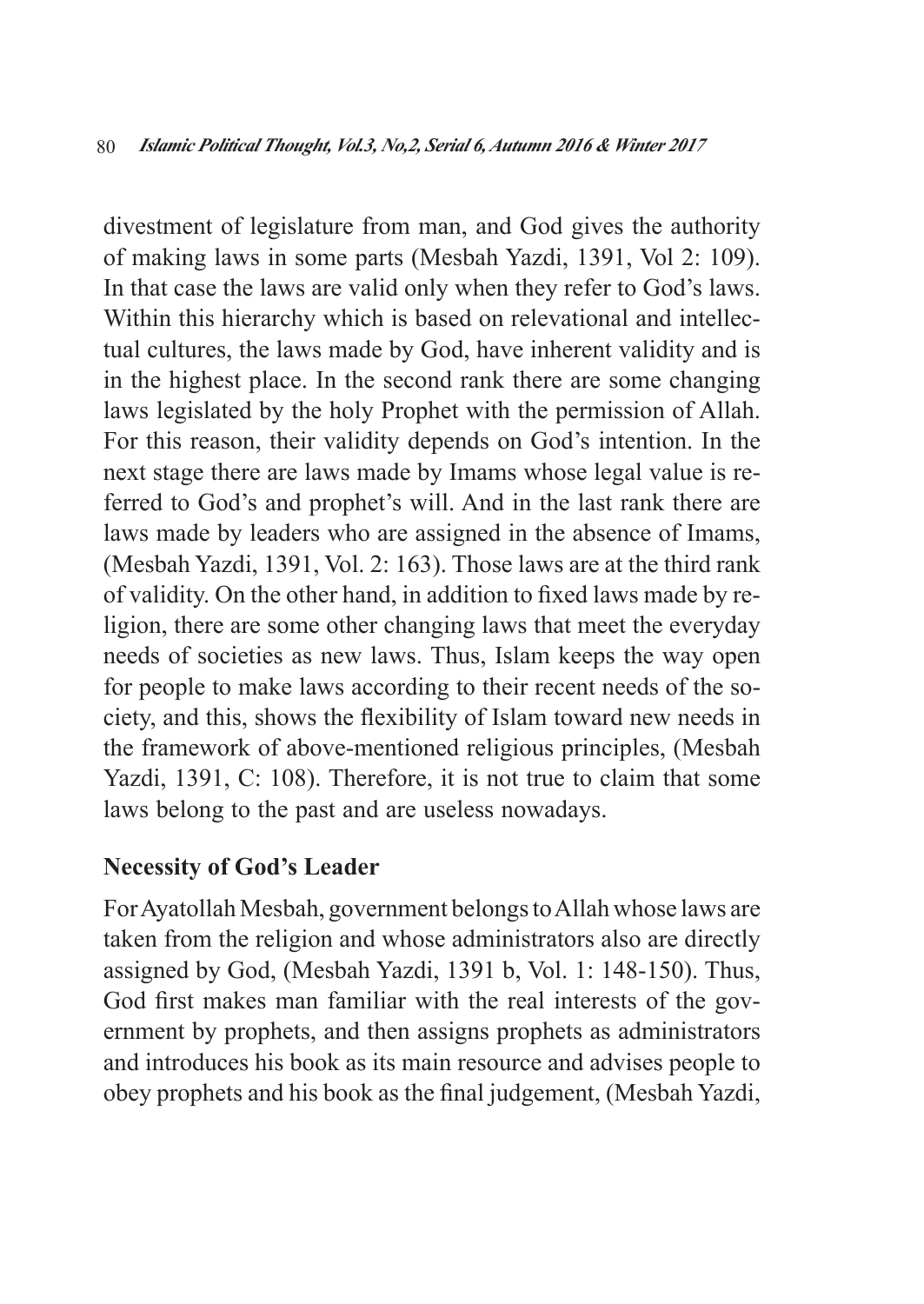1392: 36-37), With this presumption, in the Islamic thoughts, the legislator and the administrator should directly or indirectly be assigned by God, and their authenticity depends on God. Accordingly, wisdom and citations reveal that innocent persons are the ideal ones to be in charge of political affairs. All Koranic texts show that God has assigned prophets as the best individuals for leadership and has invited all members of the society to absolutely obey them, (Mesbah Yazdi, 1391 d: 229-231). The Koranic sentence of "The prophet is prior to all believers" points strongly to this matter, meaning that the holy Prophet has the authority to intervene directly in people's lives and properties, and people obey his orders in all affairs of life, (Mesbah Yazdi, 1391 c: 232-239). After the holy Prophet, according to the Koranic verses, specifically the verse saying "You should obey God, and the prophet, and those who were assigned by them", people are obligated to obey the orders of twelve Imams after the death of the holy Prophet, (Mesbah Yazdi, 1391, c: 240-241). And finally, before the realization of the most ideal form of the Islamic government, during the time of Absence, we should not give up the Islamic government, rather, in the case of inaccessibility of innocent Imam, the government belongs to the individual who is the most similar person to innocent Imam from management and piety perspectives, (Mesbah Yazdi, 1391, c, Vol. 2: 103-104). This person who in religious political literature is called as "the guardianship of the Islamic juristics" is the very continuity of the way of Imams and the holy Prophet during the age of Absence (Mesbah Yazdi, 1391, d: 89-90). In fact obedience of the guardianship of the Islamic jurisdics is considered as obeying of the innocent Imam and the holy Prophet and consequently obeying of Allah, while disobeying of him will be considered as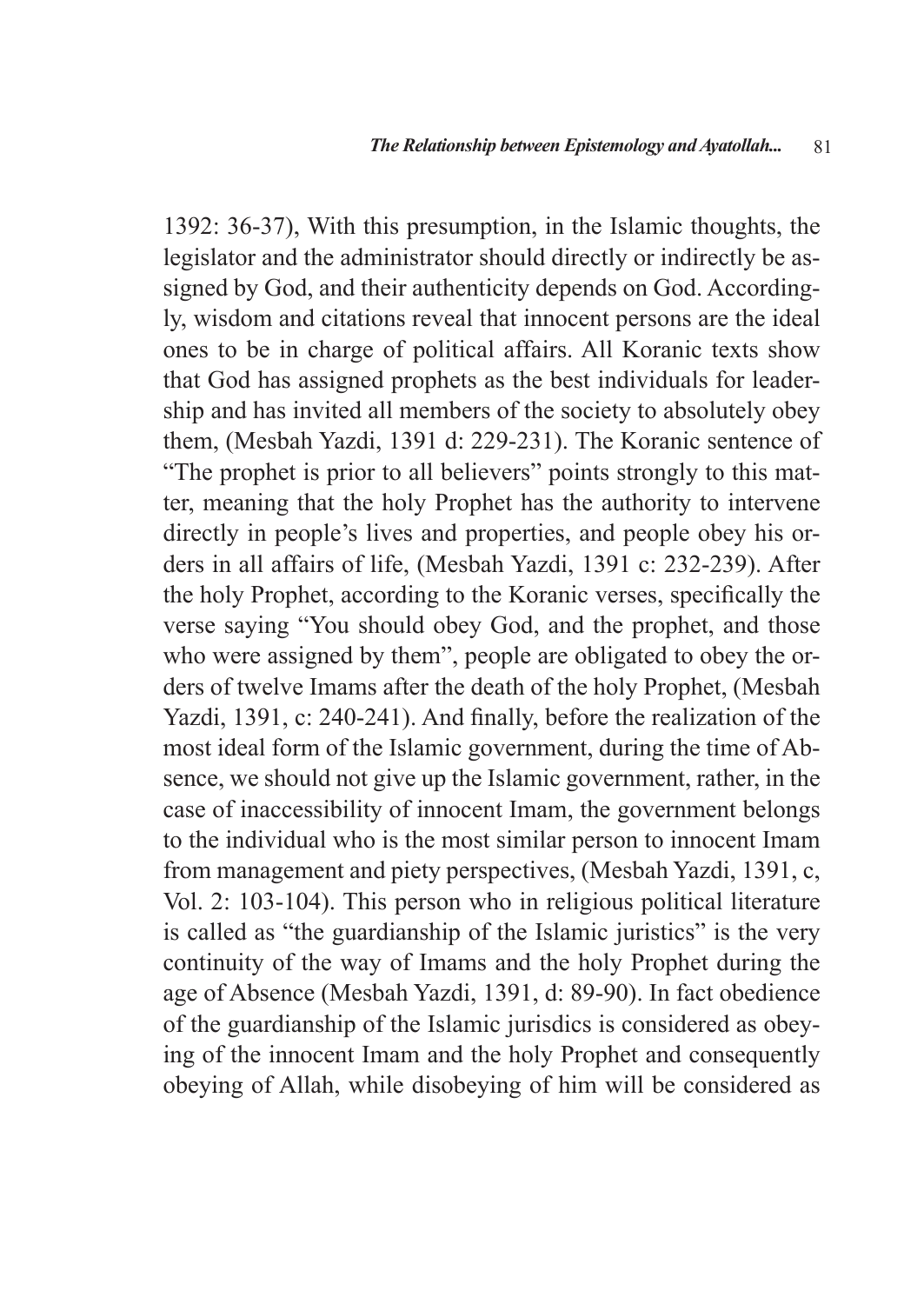disobeying of God, (Mesbah Yazdi, 1389 b: 65). This skepticism in the stages of government which results from the skepticism in the stages of knowledge shows that in the political system of Islam, several stages have been considered for government. In fact if the superior stage is not accessible, another form and stage will be selected which is one rank lower than it. This shows that silence or even opposition of religion toward formation of government during the age of Absence is contrary to the common sense and theosophy; because one of the factors that necessitates the formation of government is elimination of disputes and disagreements among the members of societies, therefore it is impossible to represent a plan exactly contrary to this necessity which itself will contribute to create disputes and separation among individuals. Therefore, such a plan should not be attributed to Islam, (Mesbah Yazdi, 1391 c: 242). It is based on this very intellectual origin that Ayatollah Mesbah points to the principle of the guardianship of the Islamic juristics according to original Islamic resources of Shiism. In fact he believes that it is the successor of God's blessings, not specified only to the age of Absence, but a permanent principle which should be obeyed even during the time of presence of Imam Zaman, (Mesbah Yazdi, 1391 d: 52).

#### **How to Explorer and Introduce the Divine Leader**

According to Ayatollah Mesbah Yazdi during the absence of Imam (P.b.u.h.) or in access to him the government of guardianship of the Islamic jurisdics is considered as the closest and the most competent government. The assignment of such a person to leadership of Moslems is not limited to a specific individual according to religious texts and relevational culture such as the answer of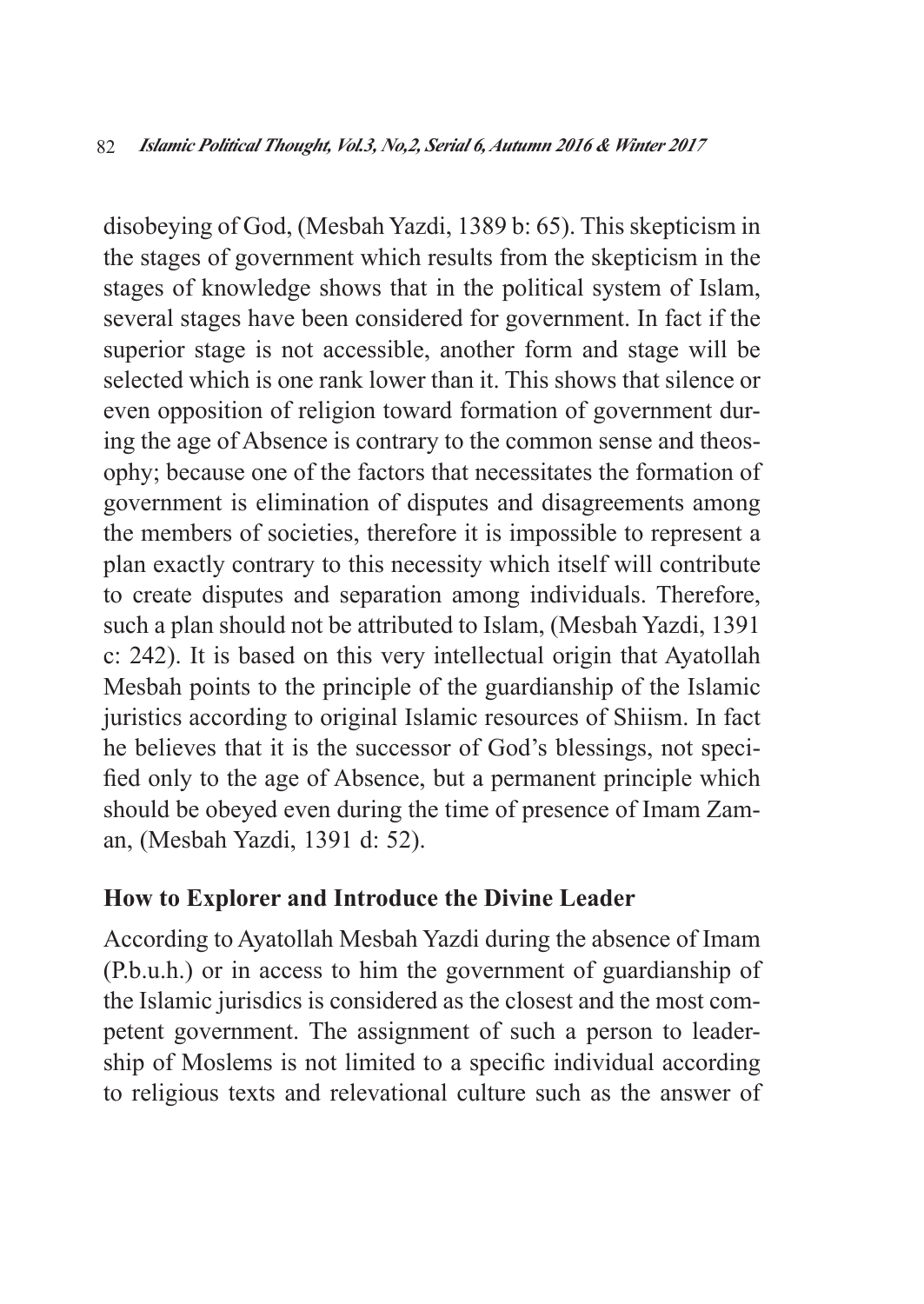Imam Zaman to the letter of Is'hagh-Ibne-Ya'ghoub, Maghbouleh Omar-Ibne-Hanzaleh, and it can be given to any other person conditional that all features are regarded according to Islamic orders. But the important question is that if this can be a general assignment, then what will happen if there are several qualified individuals. Ayatollah Mesbah suggests three ways to select the best choice in such a case as follows:

- 1. election of Faghih by direct votes of people;
- 2. assignment by the present Faghih and religious leader; and
- 3. assignment by the assembly of experts.

He believes that the first and second ways are not suitable and comprehensive, because there are two problems in them. Firstly, they open the path for enemies to begin their poisonous propaganda and represent a false, dictator picture of the guardianship of the Islamic jurisdics. And secondly, the leader may be assigned based on personal or group interests according to emotional or kinship considerations. Therefore, the third way is the best one to assign the religious leader (Mesbah Yazdi, 1391 d: 119). In assignment of the religious leader it is important to notice that three conditions of management, jurisprudence, and justice have very important place for the reason of administration of social and political affairs (specifically jurisprudence is of the highest importance). Therefore, the leader doesn't have to be comprehensive in all scientific and political scopes. In fact, he can employ several advisers and use their comments to make the final decisions (Mesbah Yazdi, 1391 d: 60 and 79-81). This shows that Ayatollah Mesbah gives priority to revelational culture rather than intellectual and experimental cultures in order to be assigned as the religious leader. Of course this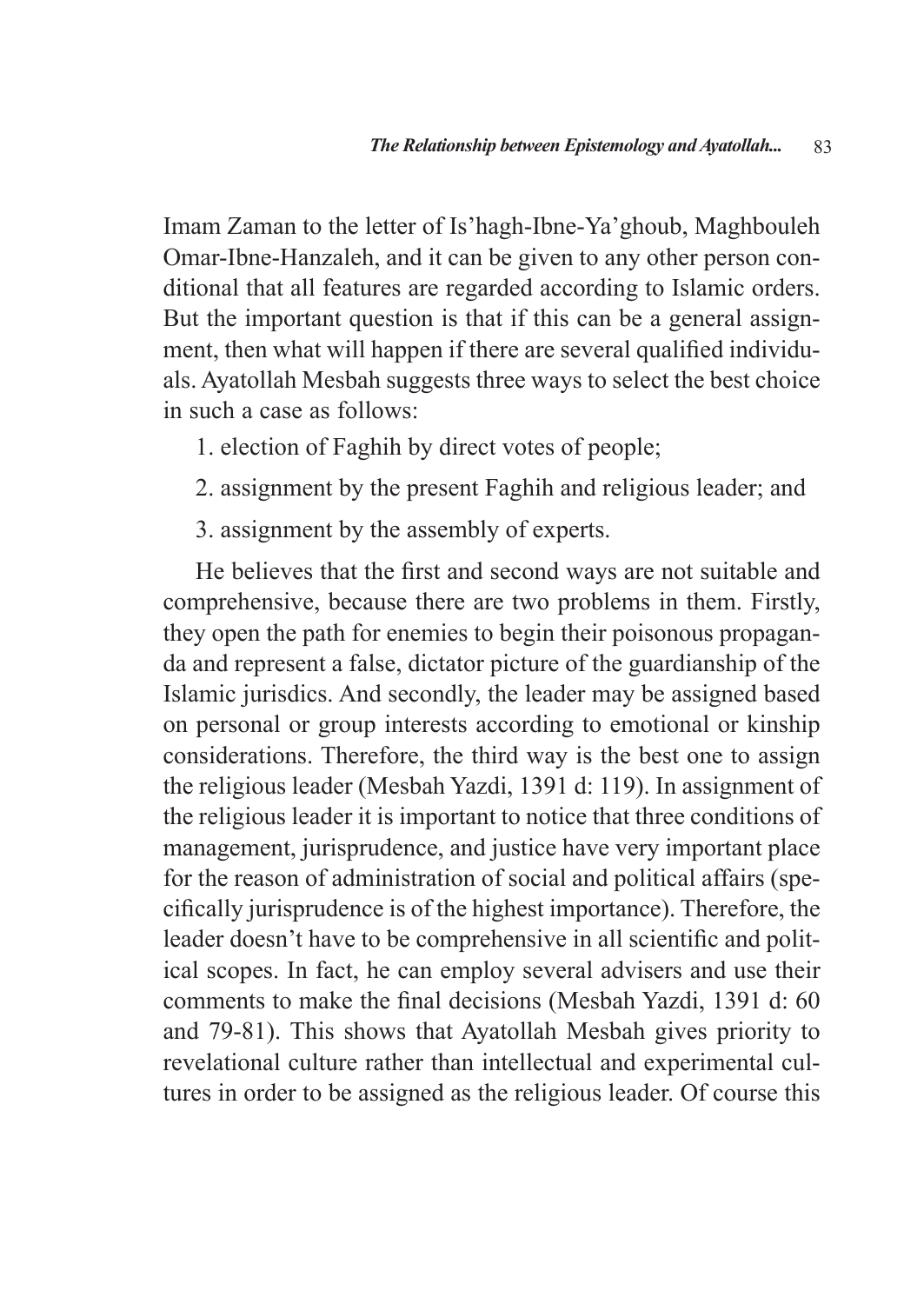focus on revelational culture and underestimation of other conditions may lead to some difficulties in the management of social affairs, but he believes that based on common sense, the holy Imam is satisfied with such a leader, or else, he should agree to lack of government or the leader will be an unqualified person who cannot manage Moslem's benefits, (Mesbah Yazdi, 1391 e: 134-136).

## **Political Legitimacy**

All political thoughts should be legitimate, Legitimacy of political system is provided in two ways:

*A) Fake, or conventional legitimacy:*

This type of legitimacy is obtained by people who counterfeit the legitimacy of a political system (validity, necessity, and practicability). Most democratic liberal systems are of this type.

*B) Inherent legitimacy:*

This is that type of legitimacy existing in the Islamic political system. Validity and necessity of this system is inherent, not dependent on the action of counterfeiters. According to common sense this relationship is longitudinal, that is, the power of leadership in a society is not self-dependent, rather it is limited, and borrowed, (Mesbah Yazdi, 1391 b, Vol. 1: 46-47). Ayatollah Mesbah attempts to explain the role of people in the legitimacy of government according to his reason-centered philosophical attitude which is based on four reasons (subjective reasoning, material reasoning, formal reasoning, and ultimate reasoning). He not only rejects any right of people to legitimate an affair, but also considers it as a barrier on the way of formation of the Islamic government; because legitimacy is of quality of right and no one is able to give or to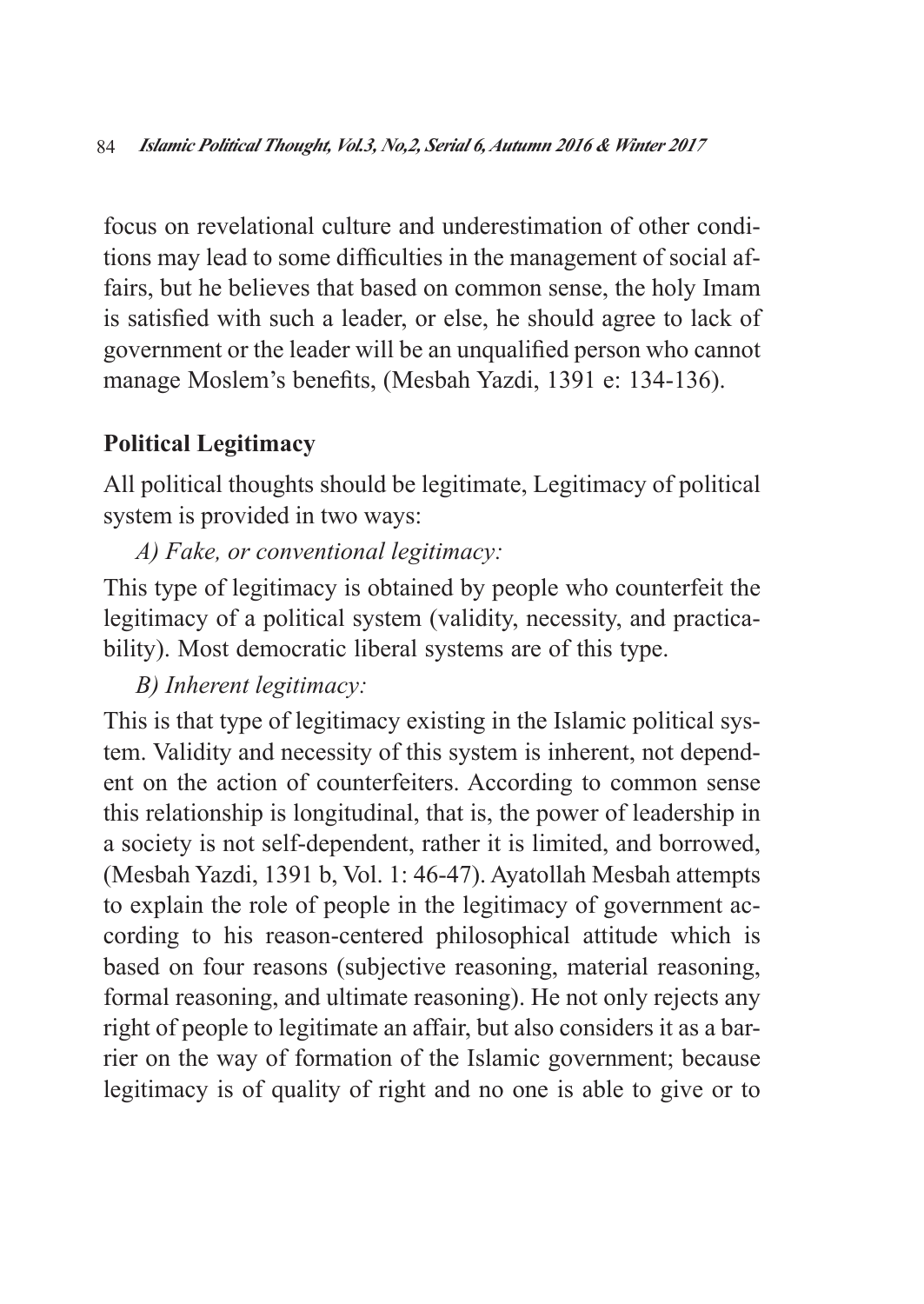enforce right because according to Islam, man is only the servant of Allah and nothing belongs to him, (Mesbah Yazdi, 1391 d: 24). According to this presumption nobody has the right of sovereignty, and people and societies also don't have such a right; because the entire universe and its creatures belong to God, (Mesbah Yazdi, 1386: 21).

Although nobody has inherently the right of sovereignty upon other individuals, with the permission of God it becomes possible to obtain this right, (Mesbah Yazdi, 1391 b, Vol. 1: 277), and this permission can be given only by God, who for the first time it was given to the holy Prophet of Islam (P.b.u.h.). All Shiites and Sunnites have common accord that the government of the holy Prophet was legitimate because God had assigned him for it. Sunnites believe that no one was assigned by God except the holy Prophet. In other words, they believe in the end of Imamat with the holy Prophet. But Shiites claim that only his prophecy has ended, and his guardianship will continue to the Resurrection Day. For this reason, Shiites suggest that after the holy Prophet, twelve Imams continue his government. The holy Prophet as the representative of Allah assigned them. In short, the legitimacy of their government is the theoretical base of political philosophy of Shiism even during the age of Absence and people have no role in its legitimacy. The legitimacy of government of Faghih also originates from their assignment by Imams from the side of Allah, (Mesbah Yazdi, 1391 d: 29).

Accordingly, the legitimacy of religious government is given only by God not by people, but their zero roles in this legitimacy change to one-hundred-percept role in objectifying and enforcing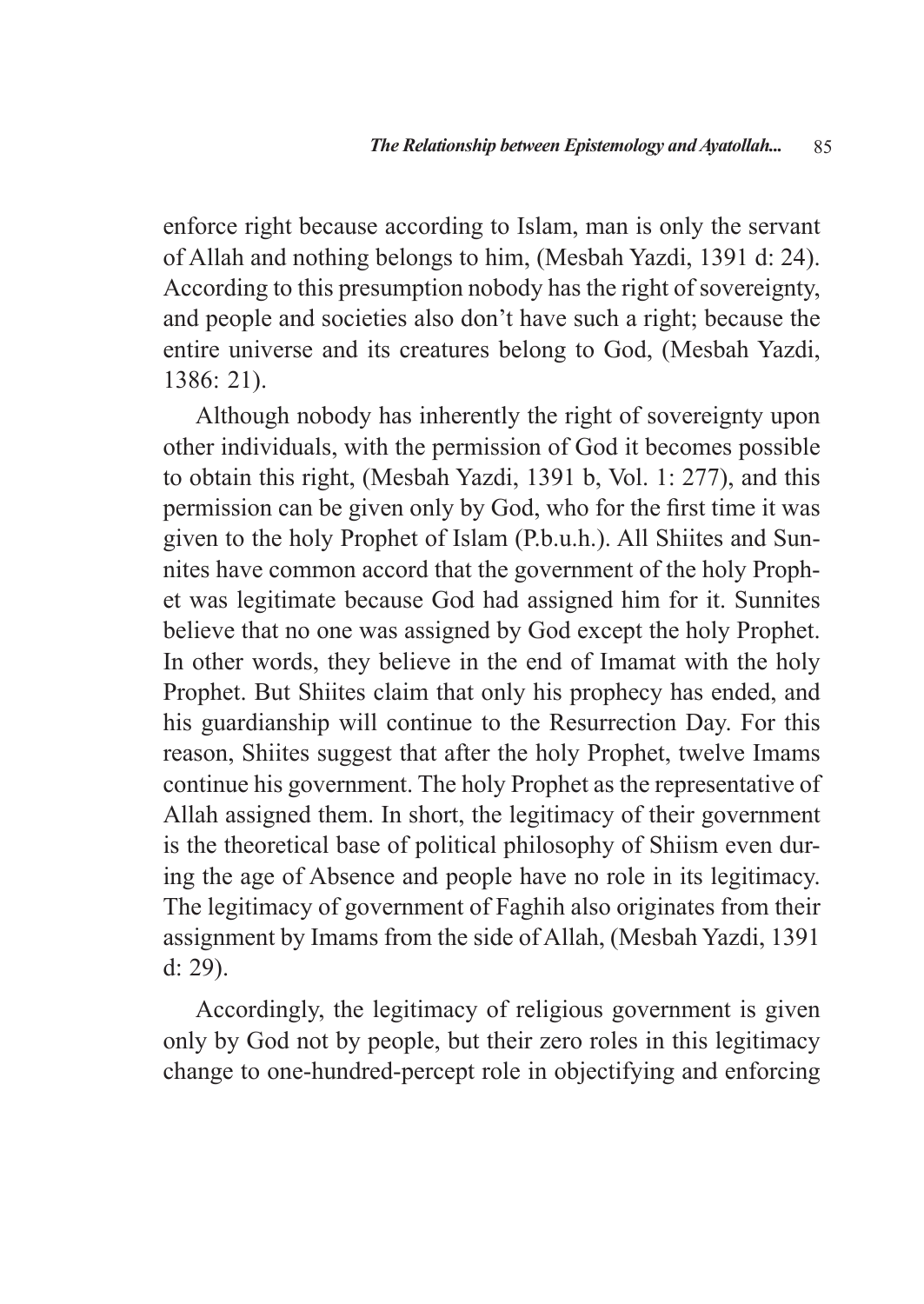the rules of God. In fact, placing of Allah as the origin of legitimacy doesn't mean as lack of role of people and paying no attention to their rights, (Mesbah Yazdi, 1391 d: 21); because their willingness, and their votes can impact the objectifying and effectiveness of the Islamic government. There is no imposing on people and resorting to force is not permitted in order to achieve government, (Mesbah Yazdi, 1391 d: 24). For Ayatollah Mesbah Yazdi the role of people within the structure of government and its decision making is to examine who is qualified to make and enact rules, then, they should assign him as the leader. This is an agreement according to which they promise to obey the orders of their religious leader, (Mesbah Yazdi, 1391 b, Vol. 1: 299). Accordingly, elections and taking votes is never to give legitimacy, and it can not eliminate the legitimacy from the leader and it is the leader who decides if the election is necessary or not. Basically, in the Islamic government the guardianship of the Islamic jurisdics is the heart of social unity, and the government as the coordinator of powers and supervisor of performance of all parts who determines and directs major policies, (Mesbah Yazdi, 1391 b, Vol. 2: 136), and all people's duty is to obey his orders. In such a political system, all governmental organs should be under the leadership of one person, and such a person cannot be in charge of all affairs, rather, he must remain on top of power pyramid and all managers should work under his supervision, (Mesbah Yazdi, 1391 d: 54). In fact, the religious leader is considered as the person who gives legitimacy to all parts of the system so that his absence will lead to the deviation of the government from the government of Allah to the government of devil. The above mentioned analysis has roots in the origin of divine legitimacy; because the legitimacy of powers in an ideal system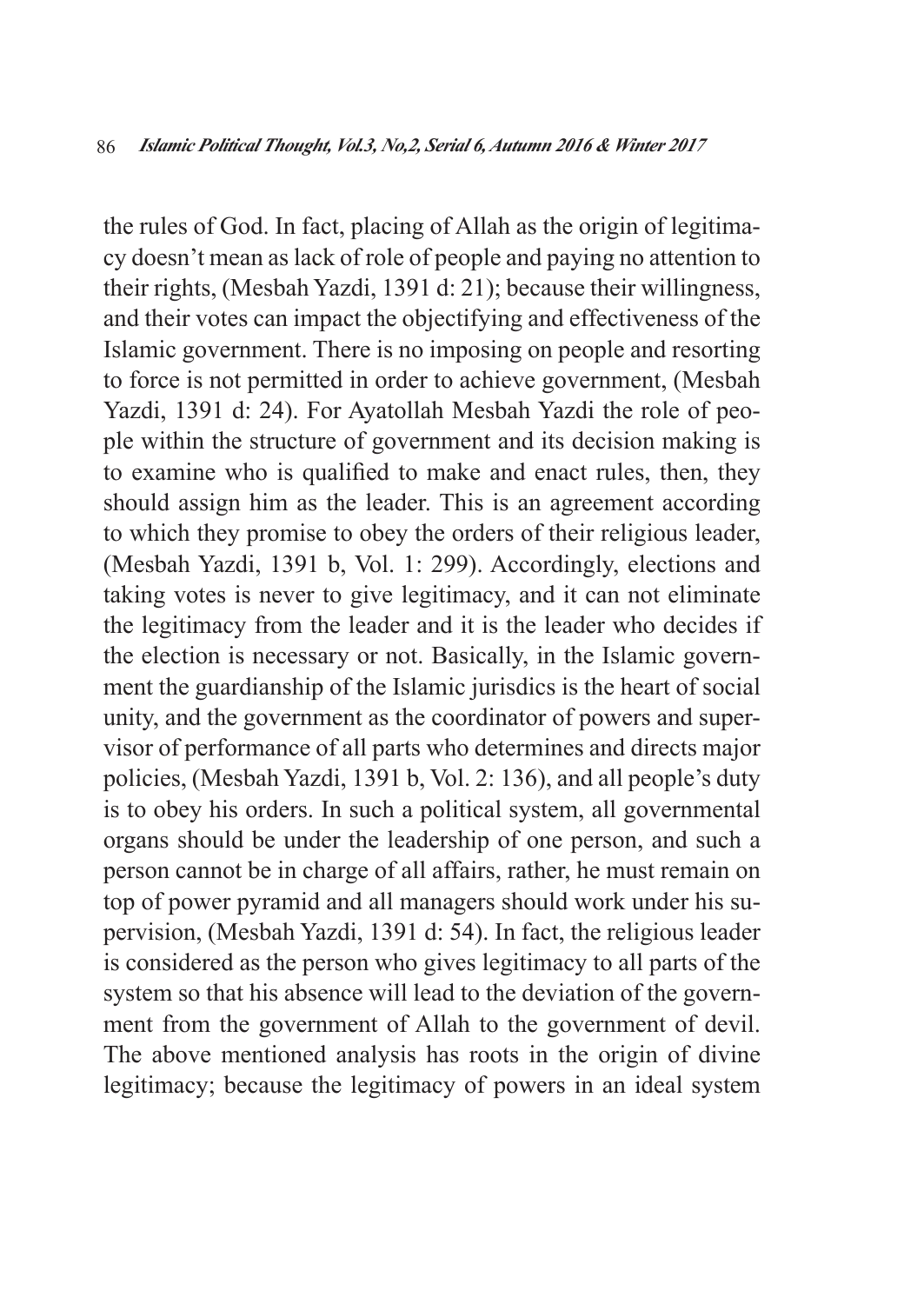should have a Godly structure and be attached to the resource of Creation. In fact the innocent Imam and religious leaders are the loops of attachment of the system to Allah, (Mesbah Yazdi, 1391, Vol. 2: 50). For this reason, obedience of their orders is religiously essential and disobedience of them is considered as practical and theoretical polytheism. This explanation from point of view of participation degree and role of people, in Mesbah Yazdi's perspective, according to Islamic texts, is specified to Moslems only, and the reason that it is at present practiced in this way is that it is according to the secondary plan and in order to consider advisability, while based on the original and ideal plan of Islam, one of conditions of citizenship is being a Moslem, and Moslems are considered to have first-rate citizenship while non-Moslems have second-class citizenship. He says, "We cannot conclude that there is no first-class and second-class citizenship with reference to this reasoning that humanity doesn't have first-class and second-class. Every country has its own conditions for its citizens, and Islam is not an exception to this rule, (Mesbah Yazdi, 1391, Vol. 2: 224).

#### **Conclusion**

One way to analyze political thoughts (specifically within political philosophy) is to analyze them according to their bases, the most important of which are: epistemology, ontology, and anthropology. Such an analysis causes some intellectual and philosophical features hidden behind those thoughts to become more visible and provides a path for correct analysis of thoughts for researchers. In the present research, the relationship between epistemology and Ayatollah Mesbah Yazdi's political thoughts were studied. A ques-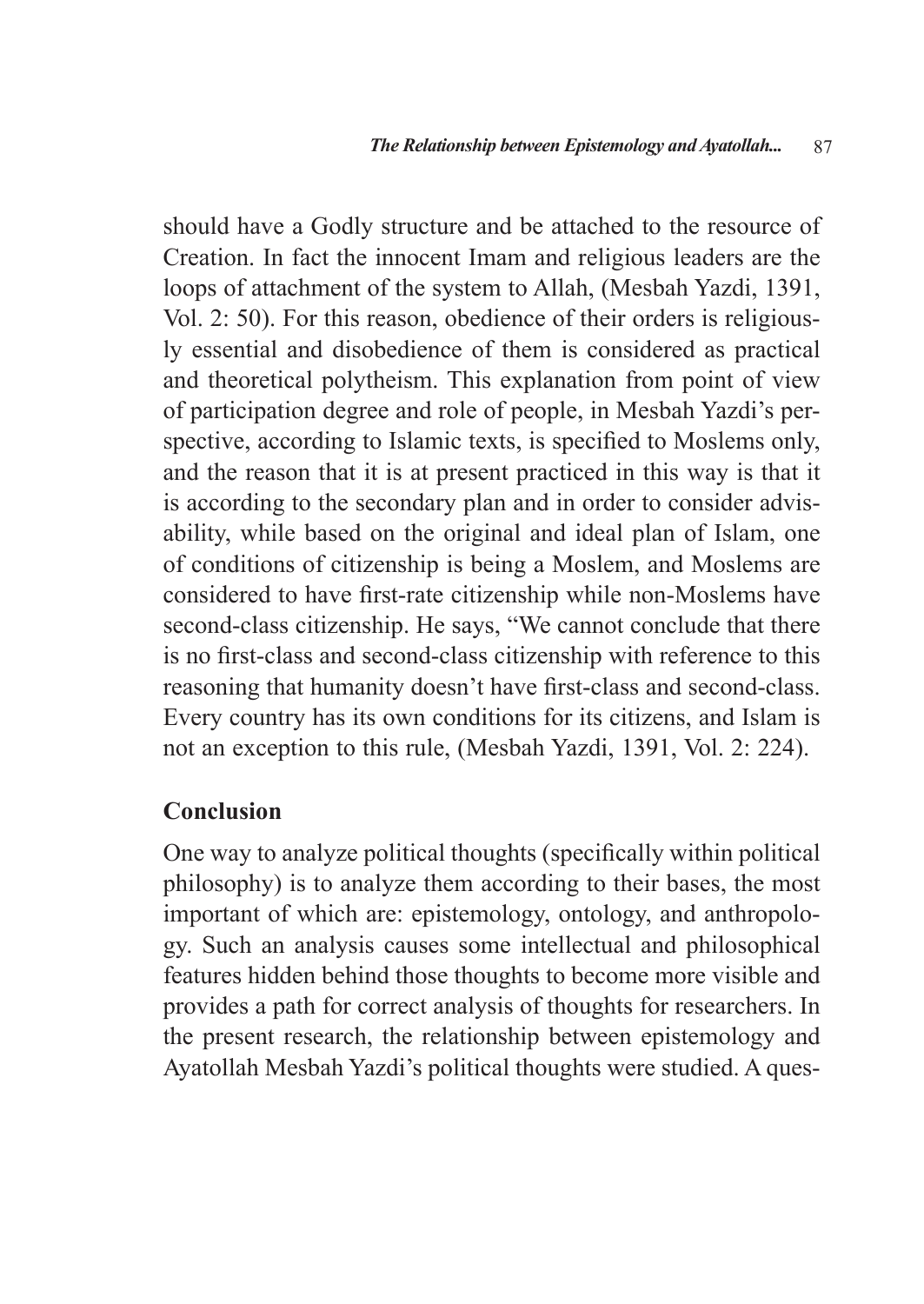tion was put forward about those two themes and our hypothesis said that the relationship between epistemology and political thoughts is a constructive relation, that is, the structure of political thoughts of Mesbah Yazdi is based on a series of principles on top of all of which are the bases of epistemology and for this reason we considered his political thoughts as based on those bases. In this research, our hypothesis was confirmed. In the following the reasons for our conclusion will be briefly represented:

1) The political thinking of Ayatollah Mesbah Yazdi is based on rationalism, real absolute logic, and certain resources, in which all acquiring sciences depend on science by presence. For that reason knowledge tools in this type of thinking do not merely depend on scientific or experimental resources; because the scope of knowledge and its tools go beyond matter and spread to spiritual tools such as religious and mystical culture as well.

2) Mesbah Yazdi considers achievement to knowledge as possible and this is important from two perspectives: Firstly, his path is separated from that of skeptics and relativists who do not believe in the possibility of achievement to knowledge, and secondly, in his belief, within the realm of political thoughts also, the head of government should have the ability and quality of achieving the knowledge which he may access, and he should obtain the absolute resources in order to become the head of an Islamic society. This, highlights the elitist feature of Ayatollah Mesbah Yazdi's perspective on the ideal government.

3) Regarding the above-mentioned based, Ayatollah Mesbah Yazdi's ideal political system is a religious system that enjoys the presence of hierarchy of divine leaders, from the holy Prophet on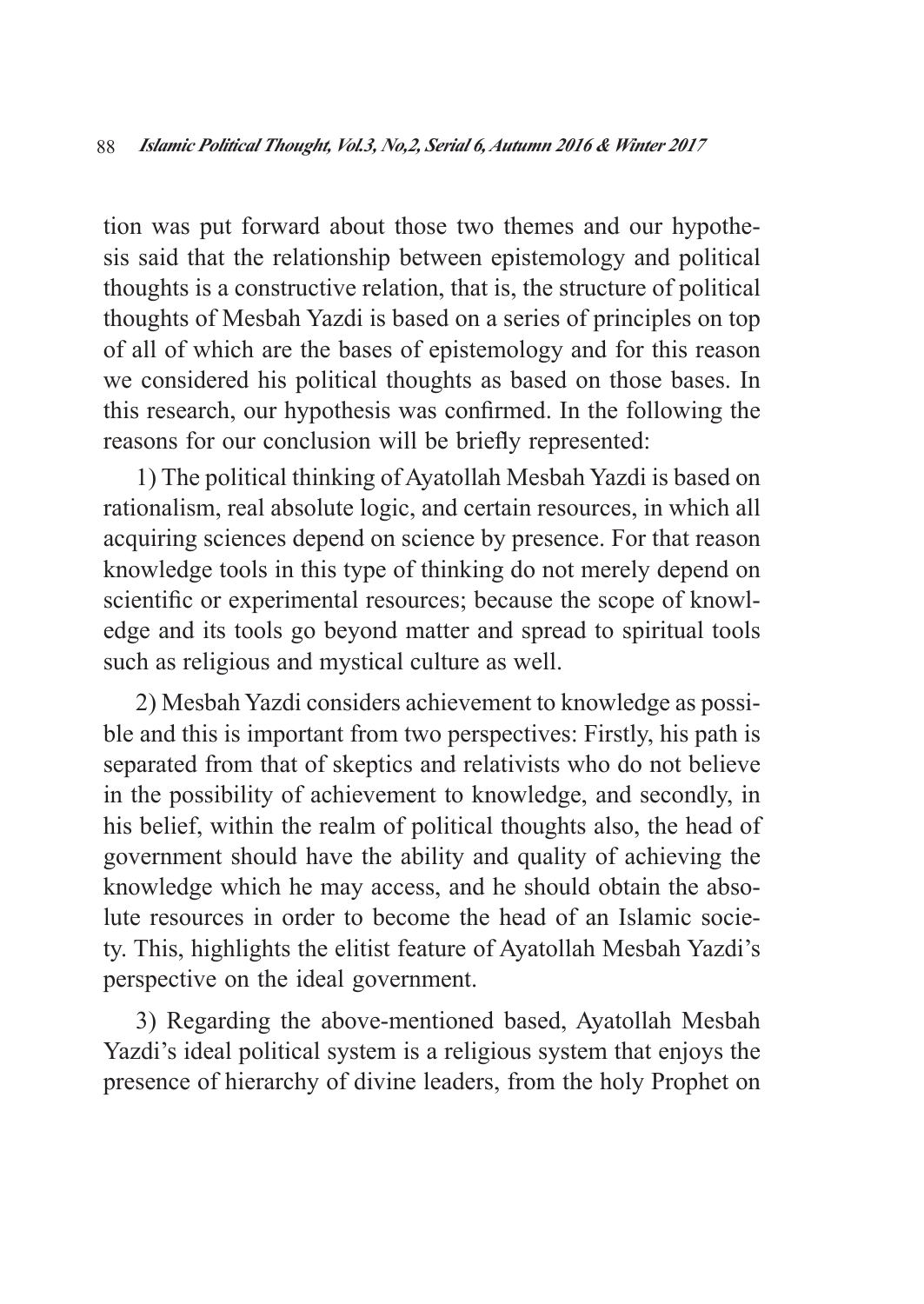top of power pyramid, to innocent Imams and finally qualified Faghih during the age of Absence.

4) Being non-elective doesn't signify an authoritarian government; because the leadership of Imam is something within the framework of divine rules, like any other task of Moslems, taken from religious resources. In fact, Imam can use advice of people in cases that there is not a specific order, and then act according to his own recognition.

5) According to Ayatollah Mesbah, non-electivity of leader during the age of Absence is in accordance with religious texts; of course it doesn't mean to disregard people, rather divine appoint is important in the stage of demonstration, while the role of individuals is of importance in the stage of proof. For this reason without help of individuals neither the leader can perform his assigned duties, nor the religious government will be formed.

6) According to texts from innocent Imams the position of leader is sufficient imperative for just juris consults in the form of general appointment, and according to wisdom and historical experience of man, appointment by experts is the best way to realize guardianship and support of people.

7) In Ayatollah Mesbah Yazdi's perspective, the origin of politics is based on "God's will". This also can be considered as his intellectual base in such a way that among knowledge tools, intuition and above it, relevation are situated on top of all resources. He believes that the leader should have complete mastery in juridical system as relevational culture. Meanwhile, he shouldn't issue recommendation against God's orders which have come from releva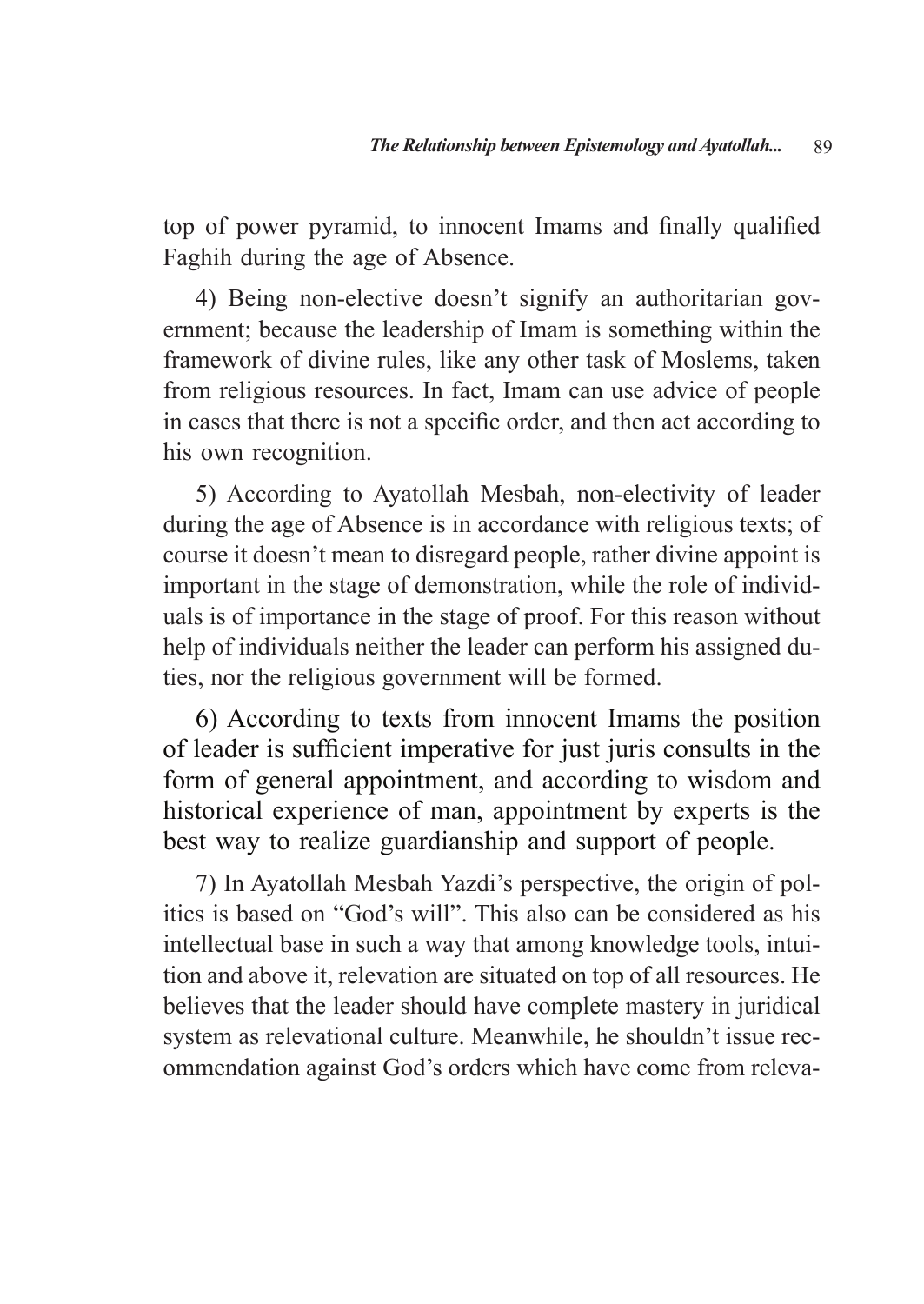tional resources. Thus, this political system is legitimate while it acts in the framework of divine orders. Therefore, Ayatollah Mesbah Yazdi's political thoughts are more than anything else dependent on intellectual bases that were mainly addressed throughout this paper.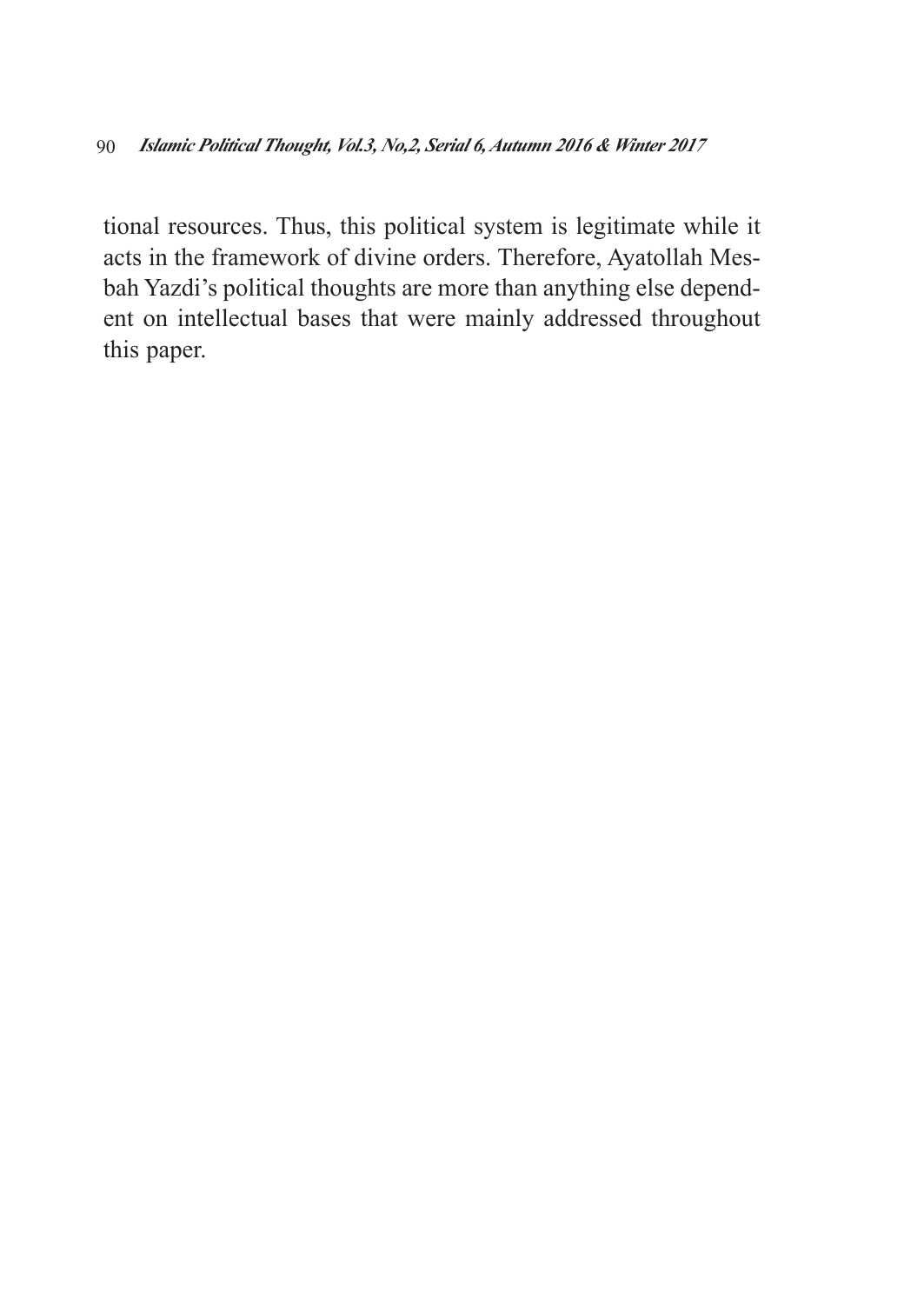#### **References**

The holy Koran

- Hosseinzadeh, Mohammad (1386). "Knowledge Resources", Ghom: Publications of Imam Khomeini educational and research institution, 1st. edition.
- Koleini, Mohammad-Ibne-Ya'ghoub (1365). "Alkafi", Tehran: Darolkotobol Islamia.
- Mesbah Yazdi, Mohammad Taghi, "Noore Elm" quarterly periodical, 14; (Esfand 1364): 17.
- Mesbah Yazdi, Mohammad Taghi, (1379)." Society and History in Koran", Ghom: Publications of Imam Khomeini educational and research institution.
- Mesbah Yazdi, Mohammad Taghi, (1383), "Investigation and Challenges", research and writing by Mohammad Mehdi Naderi, 1st. and 2nd. Vol, Ghom: Publications of Imam Khomeini educational and research institution.
- Mesbah Yazdi, Mohammad Taghi, (1383 a). "Teaching of Philosophy," Tehran: Chap Va Nashre Beinolmelal company dependent on Amir Kabir publications institution.
- Mesbah Yazdi (1383 b). "Toward You", written by Karim Sobhani, Ghom: Publications of Imam Khomeini educational and research institution.
- Mesbah Yazdi, Mohammad Taghi, (1384). "Teaching of Ideologies", Tehran: Chap Va Nashre Beinolmelal company, Islamic promotion organization.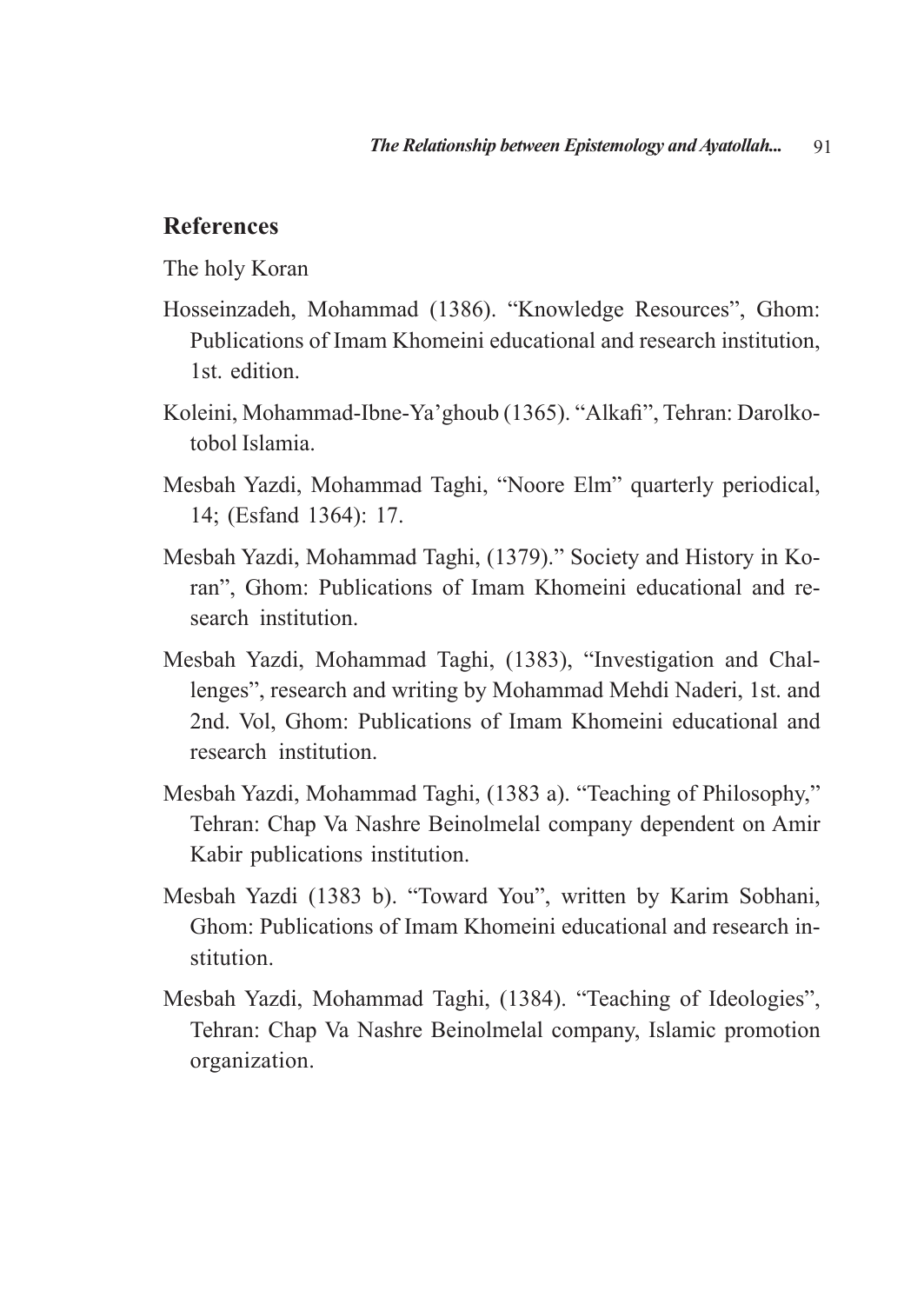- Mesbah Yazdi, Mohammad Taghi, (1386). "A Glance at the Theory of Guardianship of the Islamic Juristics", Ghom: Publication of Imam Khomeini educational and research institution.
- Mesbah Yazdi, Mohammad Taghi, (1387). "Islamic Government of Guardianship of the Islamic Juristics", Tehran: Chap Va Nashre Beinolmelal company of Amir Kabir.
- Mesbah Yazdi, Mohammad Taghi, (1388). "A Glance at Human Rights in Islam's Perspective", written by Abdolhakim Salimi, Ghom: Publications of Imam Khomeini educational and research company.
- Mesbah Yazdi, Mohammad Taghi, (1389). "The Theory of Guardianship of the Islamic Juristics", Ghom: Publications of Imam Khomeini educational and research institution.
- Mesbah Yazdi, Mohammad Taghi, (1390). "Human Training in the Holy Koran", compiled by Mahmood Fat'hali, Ghom: Publications of Imam Khomeini educational and research institution.
- Mesbah Yazdi, Mohammad Taghi, (1391 a). "Morality in Koran", research and writing by Mohammad Hossein Eskandari, Vol. 1, 2, and 3, Ghom: Publications of Imam Khomeini educational and research institution.
- Mesbah Yazdi, Mohammad Taghi, (1391 b). "Political Theory of Islam", research and writing by Karim Sobhani, Vol. 1 and 2, Ghom: Publications of Imam Khomeini educational and research institution.
- Mesbah Yazdi, Mohammad Taghi, (1391 c). "Law and Politics in Koran", written by Martyre Mohammad Shahrabi, Ghom: Publications of Imam Khomeini educational and research institution.
- Mesbah Yazdi, Mohammad Taghi, (1391 d). "Questions and Answers",